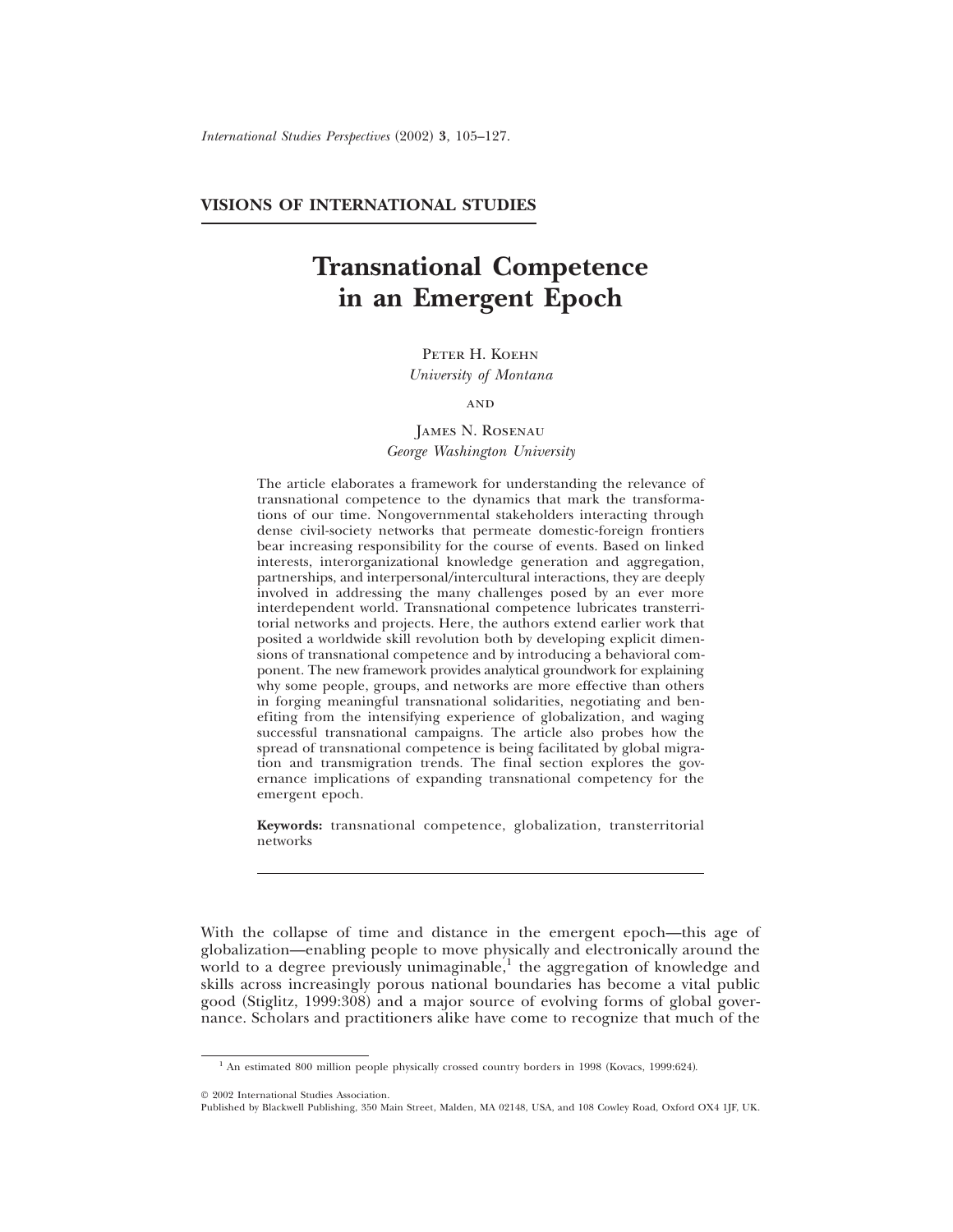understanding and competence required for global security and sustainable development is provided by civil-society networks and processes as well as by governments and their multinational institutions. In a rich variety of modest increments, nongovernmental organizations (NGOs) exchange knowledge and influence policy outcomes widely around the world through the individuals who act on their behalf and, in so doing, participate in spheres of authority (SOAs) that allocate values and evoke compliance as they engage in the activities that delineate and maintain each sphere (Rosenau, 1997a:39-40, 115; 1995:14). While much of world politics continues to be sustained by state actions and the clash and negotiation of state interests, the ability of individuals at the micro level to interact with and within their macro collectivities can make a difference in how issues climb onto and get resolved on the global agenda. It follows that the development and exercise of transnational competence constitutes a vital, albeit underdeveloped, dimension of global cooperation, competition, conflict, and governance.

More persons than ever before, especially professionals and those in business, in more places around the world are opting to pursue transnational lives. The explosion of interpersonal interactions across territorial boundaries provides the energy that drives the transformative efforts of civil-society networks. The complexity involved in such interactions highlights the relevance of transnational competence, especially as increasingly less effective national and subnational governments struggle to cope with the challenges of interdependence (Cusimano, 2000:3; Ferguson and Mansbach, 1999:94; Kettl, 2000:489, 492; Lipschutz, 1992:409 –410; Maynard, 1999:4 –5; Opello and Rosow, 1999:233; Rosenau, 1997a:5–6, 115, 363; 1990:90–113; Wallis and Dollery, 2001:251–252; Mathews, 1997:50).<sup>2</sup>

The direction of prevailing responses to the interdependence challenges of the emerging epoch will be shaped, in part, by the outcome of *collaboration*/ *conflict* among interculturally competent professionals and activists, bettereducated and less passive publics, and imagined/incipient-community members who possess multidimensional and shifting identities (Ferguson and Mansbach, 1999:89, 93, 96; Rosenau, 1997c:63–64; de Courtivron, 2000:B5; Koehn, 2001!. This vision does not reduce the problems of world politics to issues of transnational competence. Plainly, there are other dynamics that play an important part in determining the course of events. We contend only that a full appreciation of how and why world politics unfold the way they do increasingly requires attention to individuals, their orientations, and their skills (Rosenau, forthcoming).

## **Effective Transterritorial Networks**

Assuming the world is moving toward globally networked societies (Castells, 1996; Lipschutz, 1992:390, 393), unraveling the conditions under which networks and their knowledge-aggregation, social-capital formation, and collective-action efforts are effective is crucial to comprehending the course of events in a particular issue arena. We suggest that effectiveness in these capacities depends on at least five factors: *access and resources*, *shared interests*, *partnerships in cooperative projects, professional/technical skills, and <i>transnational competencies*. While each factor is considered below, our focus is on transnational competence—an essential lubricant in effective global governance.

<sup>2</sup> Governments retain vital catalytic roles, however, and remain "nodes of communication and decision-making, interacting with domestic NGOs, international NGOs, local and transnational companies, other governments and intergovernmental organisations" (Willetts, 1996:134).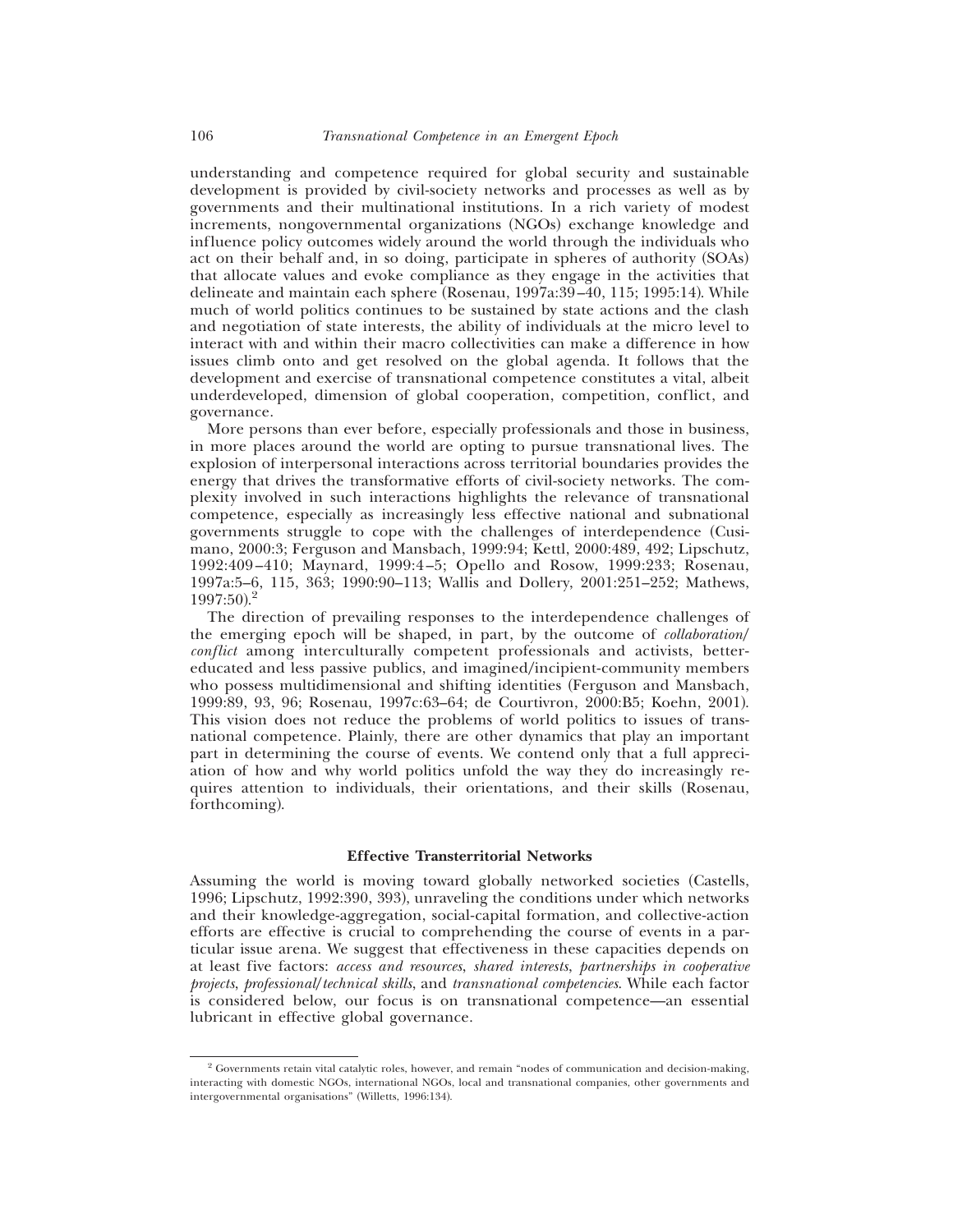#### *Access and Resources*

Although the Internet has enabled vast numbers of people to participate actively in a wide range of networks, clearly access to them is not evenly distributed. Relatively few persons, mostly northern elites, white men, and others with wealth and advanced education, have extensive network access and possess resources not available to the many, who have limited education and disposable income and mainly live in the South, that can be translated into influence and power. Likewise, the distribution of power among NGOs, transnational corporations, professional societies, and advocacy groups—to mention the main types of collectivities we regard as constituting civil society—can vary considerably, with some deriving influence and access through the expertise and/or the shared deep commitments of their members while others primarily amass resources through private capital accumulation, government grants and contracts, membership contributions, and/or personal contacts. While transnational competence might be attained with modest resource outlays, it cannot be effectively exercised in the absence of adequate means for doing so.

In addition, transnational competence can be applied for diverse purposes. Broadly, actors can employ transnational skills in efforts to maintain hegemonic relations or to build an "emancipatory counterhegemony" that is autonomous of corporate power and the state  $(Cox, 1999:3, 10-13;$  also see Mundy and Murphy, 2001). The political obstacles that individuals and collectivities confront when seeking to secure transnational influence are formidable and their success in overcoming them will depend, in part, on the extent to which their objectives are perceived to be incongruent/congruent with those of the actors who control the relevant resources and access.

#### *Shared Interests*

In a world characterized by tensions between globalizing and localizing dynamics, territorial and institutional differentiation "disaggregates effective problemsolving capacity into a collection of sub-systems of actors with specialized tasks and limited competence and resources" (Hanf and O'Toole, 1992:166; also see 167-176).<sup>3</sup> Effective approaches for treating complex interdependence issues thus must bring together geographically dispersed actors, information, and expertise. The mobilization of effective transnational/national linkages requires reciprocal perceptions of shared interests in cooperation among technically, interpersonally, and ideologically diverse participants. Interpersonal friendships, common values, and organizational requirements can play an important role in network formation and maintenance. However, the principal glue that holds networks together, according to Hanf and O'Toole (1992:177), is "the perception of the individual advantages from collective or joint action." The mutual perception of shared objectives and purpose motivates diverse stakeholders to form, participate in, and sustain transborder and interorganizational networks (Deibert, 2000:259, 264) and to seek to combine their separate capabilities when confronted with the need to deal with highly interdependent challenges.

## *Partnerships in Cooperative Projects*

In the emergent epoch, with allies and adversaries sensitive to U.S. hegemonic tendencies, enduring transnational collaborations will be based on partnerships

<sup>&</sup>lt;sup>3</sup> Hanf and O'Toole (1992:166) add that many vital issues are "dealt with in arenas in which no individual or organizational actor possesses the wherewithal to coordinate by using authoritative pronouncements, or to compel action from a privileged power position. Action, if it is to be successful, must be multi-lateral and inevitably will involve a variety of units that have differing perspectives, interests, and levels of influence."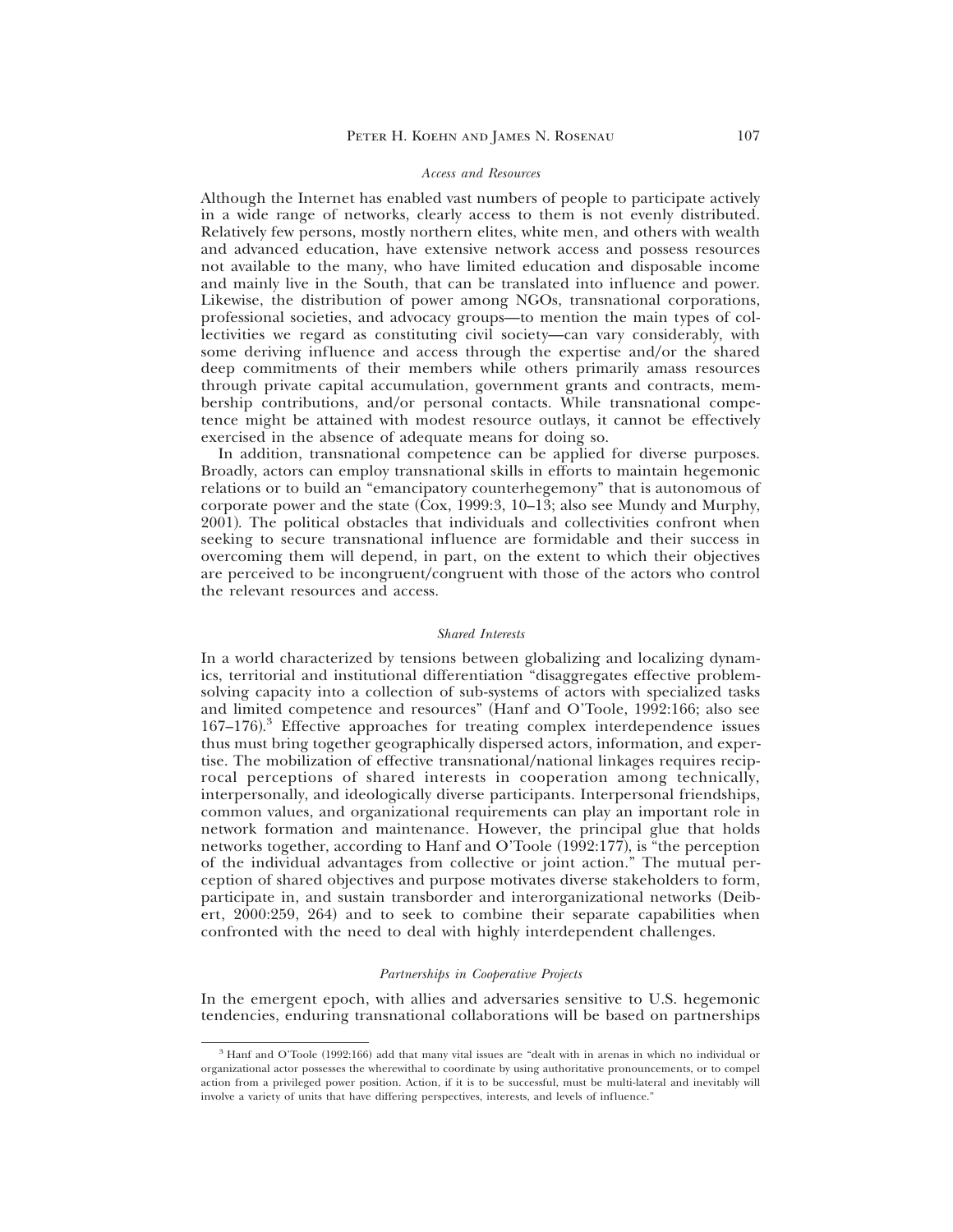rather than on unilaterally dictated objectives and hierarchically controlled relations. The bulk of the proliferating partnerships will be established on an ad hoc project-by-project basis among business firms, $4$  voluntary organizations (Kettl, 2000:489, 494), and governmental agencies (Slaughter, 1997).

While U.S. government agencies and Northern NGOs, including those concerned with providing aid to developing countries, have embraced partnership at the rhetorical level, transnational interactions often fail in practice to realize their full potential (Koehn and Ojo, 1997:120–121; 1999:3). $5$  To be effective, a partnership needs to satisfy the needs and objectives of all participants.<sup>6</sup> By promoting the kinds of interaction all parties deem "appropriate for achieving the necessary concerted effort," partnership encourages the emergence of networks that begin to function as a collectivity  $(Hanf and O'Toole, 1992:170, 176)$ . Wide-body jet planes, fax machines, distance-education technologies, the Internet, and nascent "access grids" all play a role in advancing the capacity of partners to maintain contact with and to mobilize their memberships and collaborators (see, e.g., Deibert, 2000:261–265, 271; Mundy and Murphy, 2001). What is particularly important in facilitating broad participation in transterritorial partnerships is that "global communications are not only dense but also very cheap. This factor gives any two people who have some minimum resources, wherever they may be on the globe, the ability to speak to each other, to exchange documents and funds rapidly, to travel to meet face to face and, hence, to work together in transnational structures" (Willetts, 1996:134; also see Lipschutz, 1992:413; Mathews, 1997:51, 54, 66).

#### *Professional*0*Technical Skills*

Effective responses to complex interdependence issues require the application of technical knowledge and professional skill  $(Hannigan, 1990:104;$  Morrison, 2000:124!. Financial crises, terrorist threats, population displacements, climate change, escalating claims on natural resources, global/local health and education issues (see, e.g., Kickbusch and Buse,  $2001:703$ ,  $706-709$ ), and other linked challenges demand that a broad array of specialists address problems through cross-professional collaboration. Through transterritorial professional networking, the potential exists for the latest insights and most useful approaches to be identified and applied worldwide.

The demand for effectiveness in the application and adaptation of professional knowledge places a premium on management skills. The experience of the Association of Medical Doctors of Asia (AMDA), a multinational nongovernmental organization established in 1984 by young physicians from Japan, India, and Thailand which has become one of Asia's largest NGOs (see www.amda.or.jp) provides a case in point. The cross-national professional standards adhered to by AMDA's medical personnel (including doctors, nurses, and paramedics) who mainly work with refugee and other dislocated populations are relatively uniform, widely recognized, and demand high-quality performance. However, AMDA has encountered difficulty recruiting administrative-support staff who possess the communication and related skills required for crisis management in multicultural contexts (Yamamoto, 1995:140; Koehn and Ngai, 2001:739; also see Cui and Awa, 1992:314).

<sup>4</sup> Increasingly, for small and medium businesses as well as major corporations that engage in transborder activity, "*the actual operating unit becomes the business project, enacted by a network* . . ." (Castells, 1996:165; emphasis in original).

 $5$  For instance, Kealey (1990) rated only one out of five of the Canadian technical-assistance advisors he studied as highly effective in terms of transferring knowledge and skills to counterparts.

<sup>6</sup> Among networking actors, shared interests are neither assured nor static, but evolve and shift over time through increased interaction and successful/unsuccessful collective action.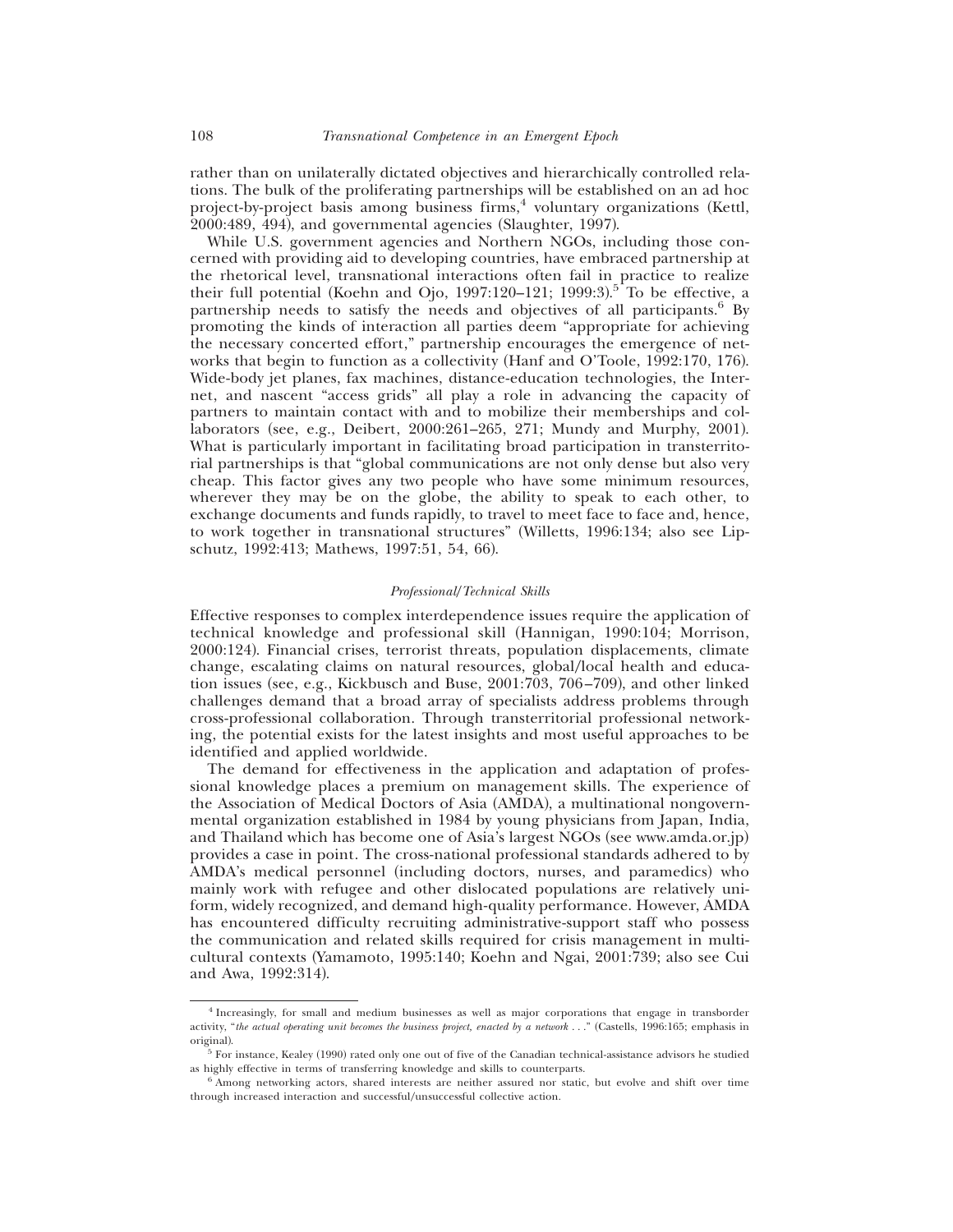Although technical and interprofessional competence and subject knowledge are essential if global challenges are to be met, they are not sufficient. In the expanding transnational arenas of policy and practice, the ability to work effectively with counterpart professionals and persons with complementary technical skills also requires intercultural and transnational competence (de Courtivron,  $2000:B5$ ).<sup>7</sup>

# **The "Skill Revolution" and Transnational Competence**

Spurred by advances in information technology and means of human mobility, people everywhere are expanding their skills in ways that are contributing to the transformations of world affairs presently under way (Rosenau, 1997b:349–350; forthcoming: ch. 11). The worldwide skill revolution has substantially enhanced the ability of increasingly competent and restless individuals, acting on their own and/or as organized stakeholders in civil-society institutions and networks, to address interdependence challenges both by shaping vulnerable macro outcomes and by altering the life of their communities (Rosenau, 1999b:44–49).

Here we seek to advance understanding of this "skill revolution" by extending earlier work in directions that are centrally related to global governance. The first extension involves developing explicit dimensions of *transnational* competence that can be applied in the transterritorial knowledge exchanges and collective actions that arise in response to pressing interdependence challenges. This effort both complements and moves beyond the earlier foci on comparing ways in which people "are becoming more competent in the context of their own cultures and situations" when they respond to "events and trends in the public arena" (Rosenau and Fagen, 1997:660, 657).

Then, we introduce an explicitly behavioral dimension of transnational competence that rounds out the global skill-transformation framework. The overall framework, presented in Table 1, integrates the three components of the skillrevolution formulation (analytic, emotional, and creative/imaginative) with the extensive multidisciplinary empirical work available on bicultural and intercultural competence. Research findings reported by scholars who specialize in cross-cultural psychology, development studies, intercultural communication, international conflict management, and international business suggest the importance of incorporating the behavioral dimension if one aims to develop a comprehensive conceptualization of transnational competence. Competence requires action, "changing the environment as well as adapting to the environment" (Connolly and Bruner, 1974:3). Typically, moreover, "what you actually do . . . is what others use to determine whether you are interculturally competent" (Lustig and Koester, 1996:328).

As indicated in Table 1, transnational competence involves mastery of four sets of clearly differentiated, internally homogenous, and collectively exhaustive (Morrison, 2000:127) skills: analytic, emotional, creative/imaginative, and behavioral. The sections that follow elaborate on the explicitly transnational dimensions of each skill.

#### **Transnational Analytic Skills**

Transnational analytic skills require the ability to convert culture-specific and culture-general information into understanding. Without such inquisitiveness and comprehension, transterritorial actors are unlikely to "interpret correctly

 $7$  In her study of transpatriates working for a multinational electronics corporation in China, Schneider  $(1997:44,$ 82) found that cross-national competencies distinguished top performers from satisfactory performers. Also see Hannigan (1990:102); Cummings (2000:8).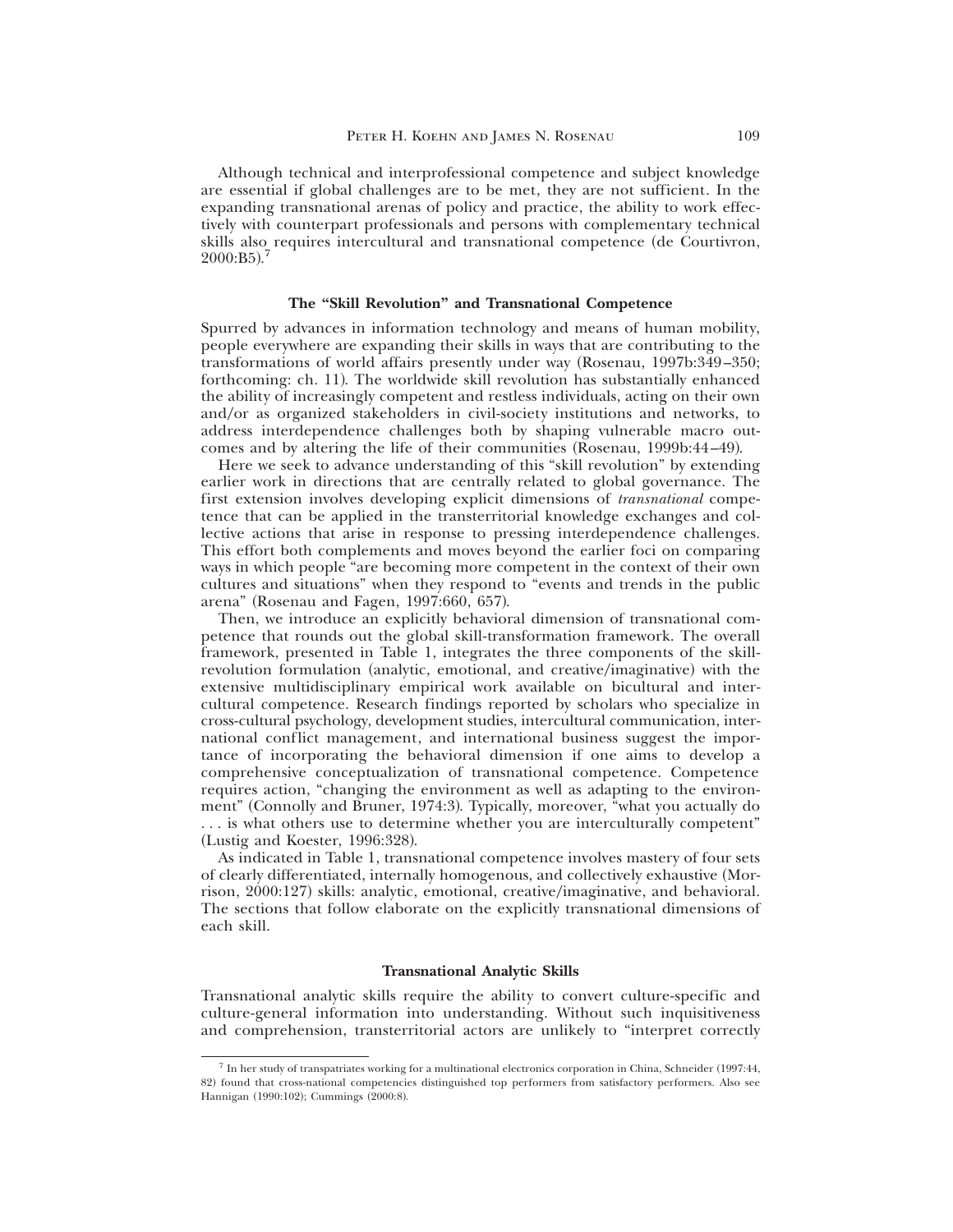#### *Analytic competence*

Understanding of the central beliefs, values, practices, and paradoxes of counterpart culture $(s)$ and society(ies)—including political and ethnic awareness

Ability to link counterpart-country conditions to one's own circumstances and vice versa Number and complexity of alternative cultural paths assessed

Ability to discern effective transnational transaction strategies and to learn from past successes and failures

#### *Emotional competence*

Motivation and ability to open oneself up continuously to divergent cultural influences and experiences

Ability to assume genuine interest in, and to maintain respect for, different (especially counterpart) values, traditions, experiences, and challenges (i.e., intercultural/transnational empathy)

Ability to manage multiple identities

Sense of transnational efficacy

*Creative*/*imaginative competence* 

Ability to foresee the synergistic potential of diverse cultural perspectives in problem solving Collaborative ability to articulate novel and shared transnational synthesis

Ability to envision viable mutually acceptable alternatives

Ability to tap into diverse cultural sources for inspiration

## *Behavioral competence*

*Communicative facility*

Proficiency in and use of counterparts' spoken/written language

Skill in interpretation and in using an interpreter

Proficiency in and relaxed use of interculturally appropriate nonverbal cues and codes

Ability to listen to and discern different cultural messages

Ability to engage in meaningful dialogue; to facilitate mutual self-disclosure

Ability to avoid and resolve communication misunderstandings across diverse communication styles

 $Functional (project/task)~adroitness$ 

Ability to relate to counterpart(s) and to develop and maintain positive interpersonal relationships Ability to apply/adapt understanding, sensitivity, and imagination in transnational interactions Flexible ability to employ extensive and nuanced range of transnationally accommodative organizational strategies and interaction paths

Ability to overcome problems/conflicts and accomplish goals when dealing with transnational challenges and globalization/localization pressures

the meanings of other people's messages . . ." (Lustig and Koester, 1996:60-61). Specifically, this component of transnational analytic competence concerns the acquisition of a reasonably complete understanding of the central beliefs, values, practices, and paradoxes (Osland, 2000:235) of interface cultures and societies, $8$ along with the ability to render culturally accurate attributions of interpersonal behavior. Awareness of political, ethnic, class, and gender interests in counterpart societies—what Maynard (1999:164) refers to as "the fault lines of tension" and as "areas for potential cross-identity cooperation"—is a particularly important analytic skill, as are the ability to comprehend the forces behind globalization and localization (Marquardt and Berger, 2000:19; Mitchell, 1997:229; LaFromboise et al., 1995:511) and the capacity to identify relevant human/organizational capabilities and cultural/political constraints.<sup>9</sup>

<sup>8</sup> For a study of the analytic understanding and misunderstanding demonstrated by expatriate Swedish executives regarding the work values of their Hong Kong subordinates see Selmer (1996:10–14).

<sup>9</sup> The identification and utilization of reliable sources of information are crucial to these analytic processes. In this regard, see Maynard's valuable discussion of "contextualization" (Maynard, 1999:163-165).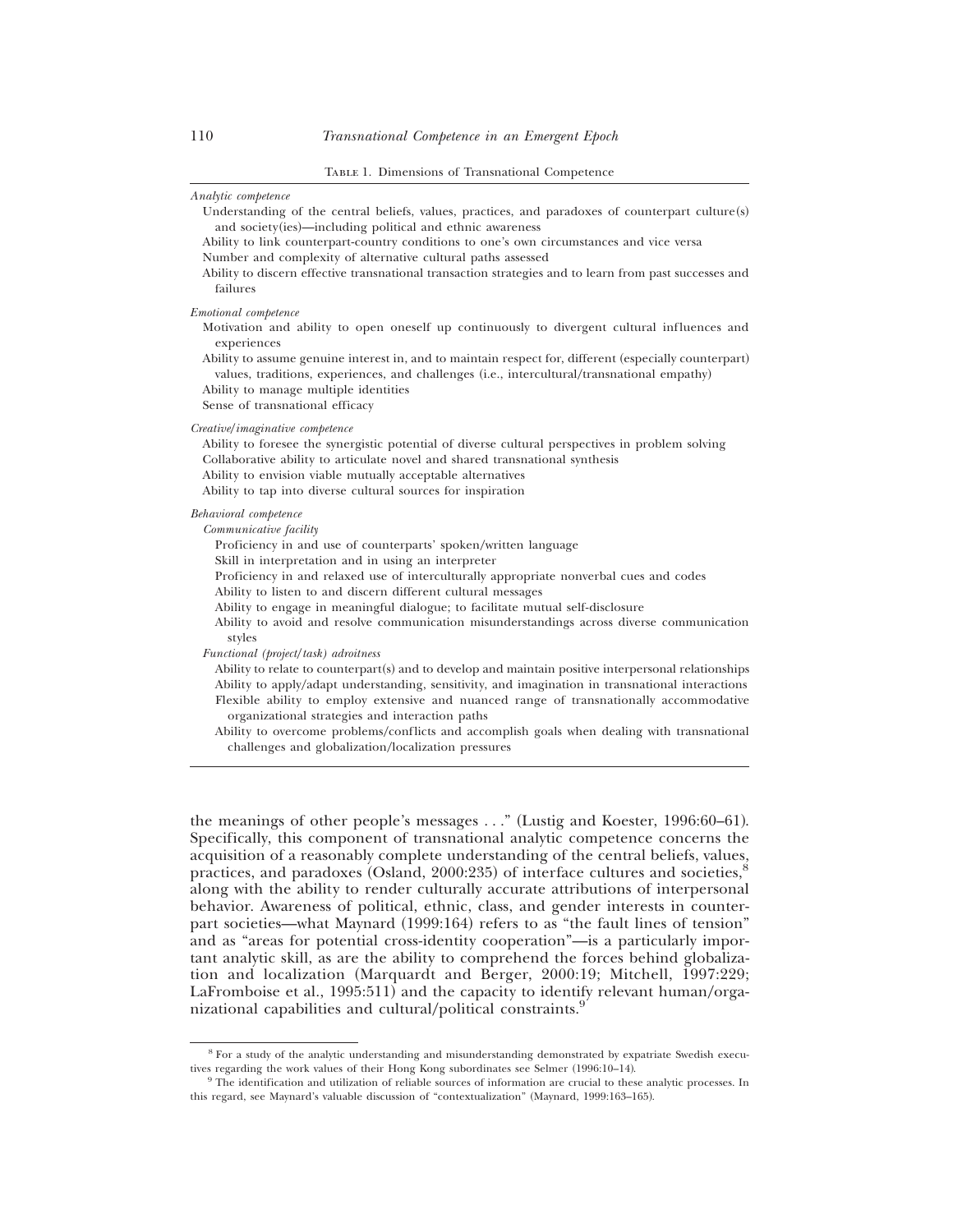In transnational interactions, the ability to grasp unfamiliar settings is essential. In such situations, "successful players benefit from knowing who the key people are . . ., knowing the local rules that apply to their activities, and having an understanding of local negotiating practices" (Cummings, 2000:8; Taft, 1981:73). Dinges (1983:178) suggests that the critical elements in understanding counterpart decision-making processes that affect transnational interactions are "the skill to analyze the power structure of which one is a part and an alertness to the political consequences of behavior in everyday work and social settings." Analytic skill in developing accurate and reasonably comprehensive understanding of key contextual factors facilitates transnational competence by reducing prospects for costly and dangerous mistakes due to false assumptions and/or insufficient information, by revealing ignored needs and uncovering opportunities, and by minimizing unrealistic expectations (Maynard, 1999:164).

The ability to link counterpart-country conditions to one's own circumstances (and vice versa) constitutes a second analytic skill promoting transnational competence. Interdependence challenges inherently involve a dense interconnectivity of issues. Skillful transnational actors are clear about their own values and goals as well as able to construct scenarios that link global trends to local concerns and that connect their own actions to transnational consequences.

Transnational analytic competence also involves assessments of alternative cultural paths. The transnational path-assessment process begins with the selection and arrangement of relevant features from the total cultural context "for elaborating a course of action" (Connolly and Bruner, 1974:3). Skillful people are able to identify multiple and intricate action paths and decision criteria, and to assess their appropriateness for particular situations—including uncertain and disorderly circumstances (Resnick, 1984).<sup>10</sup> Such insights "aid the transnational in navigating complex local channels . . ." (Mitchell, 1997:229).

Finally, transnational analytic competence involves discerning where, when, and how transterritorial collective action can be effective and identifying appropriate intercultural interaction and transaction strategies. In this process, the skillful actor utilizes lessons learned from past successes and failures in the selection of new approaches (Connolly and Bruner, 1974:3).

## **Transnational Emotional Skills**

While analytic skills center on cognitive resources, emotional skills revolve around empathic capacities—particularly sensitivity and identity. Four principal skills facilitate transnational emotional competence. The first rests heavily on motivation, for "once emotions occur they become powerful motivators of future behaviors" (LeDoux, 1996:19). Specifically, the emotionally skillful person possesses the motivation (even eagerness) and ability to open up continuously to and learn from unfamiliar and uncertain cultural influences and transterritorial experiences (Anderson, 1994:313; Lustig and Koester, 1996:63; Adler and Bartholomew, 1992:56). The requisite motivation further involves a "willingness to face" obstacles head-on by the use of instrumental strategies" and the "resolve not to run away" (Anderson, 1994:313; Fitzgerald, 1993:183; van der Zee and van Oudenhoven, forthcoming).

The ability to assume genuine interest in new cultural patterns (language, family life, cuisine, customs, etc.) and to maintain respect for a multiplicity of different and diverse (including non-mainstream) values, beliefs, traditions, expe-

<sup>&</sup>lt;sup>10</sup> This skill requires a simultaneity of consciousness; that is, "being able to maintain complex world views without collapsing them into simple dichotomies" (Rosenau, 1999a:14). Less skillful individuals will evaluate fewer paths in constructing their scenarios and will rely on more "either-or" or "mine-yours" choices (Rosenau and Fagen, 1997:662).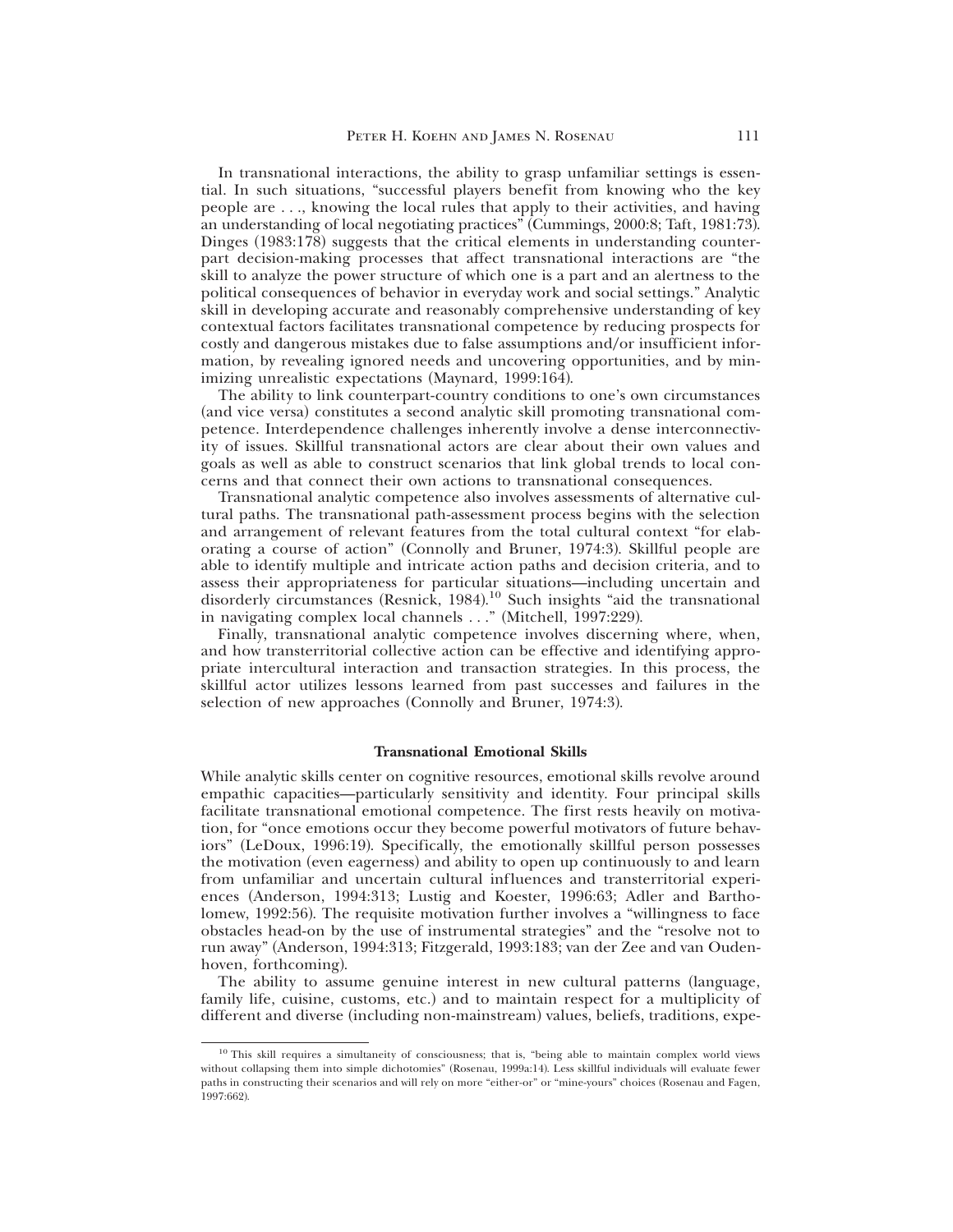riences, challenges, and preferred communication styles constitutes a second emotional skill that enhances transnational competence (Hannigan, 1990:96; Taft, 1981:82; Schneider, 1997:11; Lapid, 1996:8, 10; Hecht, 1984). When emotions are suppressed, Argyris suggests  $(1962:40–41)$ , it becomes difficult to develop "competence in dealing with feelings"—including the capacity to be open to new values and ideas. In short, intercultural and transnational competence requires the ability to connect emotionally with the feelings, experiences, and/or work styles of counterparts, $^{11}$  and to avoid judgmental attributions based on perceived cultural differences (Dinges, 1983:178; Hannigan, 1990:96–97; Cui and Awa, 1992:313, 320; Morrison, 2000:125).

Transnational emotional competence also requires the ability to manage multiple identities—one's own and others' (Rosenau,  $1999a:14-15$ ). Culturally influenced identities perform the executive role when one is called upon to cope with new environments (Fitzgerald, 1993:185–186). When confronted by interdependence challenges, individual actors can employ any of a multiplicity of identities  $(e.g.,$  nation-state, world citizen, ethnicity $(ies)$  or nationality $(ies)$ , religious affiliation, gender, professional, organizational, relational) in particular situations (Hecht et al., 1993). It is unsurprising, therefore, that global networks have given rise to a proliferation of employed identities.

Since the salience and intensity of the identity/ies enacted can vary across situations, collaborators, and/or time, transnational actors must be flexible and skilled at managing multiple counterpart identities. The transnational emotional skill required for managing these shifting and challenging contexts includes the ability to develop and value one's own multicultural identity; i.e., "a fluid, dynamic movement of the self, an ability to move in and out of contexts, and an ability to maintain some coherence through a variety of situations" (Dinges, 1983:180). In intercultural interactions, identification with both one's culture of origin and counterpart nationals (a "bicultural" perspective) has facilitated competence in building effective social relationships at the same time that it maintains psychological well-being (Ward and Kennedy, 1994:338–340; Taft, 1981:73). Migrants and transmigrants are particularly adept at maintaining multiple transnational identities (Koehn, forthcoming). In general, it is becoming increasingly difficult for people to think of themselves in constant, fixed ways in this time of change, and increasingly easy to move from one identity to another without fear of losing any (de Courtivron, 2000:B5) and to appreciate that as the distant becomes ever closer, one's identities become ever more tied up with diverse local *cum* global worlds.

Self-confidence, or a sense of personal transnational efficacy, constitutes the culminating emotional skill. Transnational self-confidence "involves learning that one can do things with a certain likelihood of success and, moreover, with a fair likelihood of being able to run the course again should one fail" (Connolly and Bruner, 1974:5).<sup>12</sup> To be effective in addressing complex interdependence challenges, actors need to be confident that they can make a difference in their own cultural context, their counterpart's, and/or a mutually understood third culture that is adapted, but different, from the others (Olebe and Koester, 1989:343; Hannigan, 1990:96; van Selm et al., 1997:148). Bell and Harrison (1996:52) sug-

<sup>&</sup>lt;sup>11</sup> That is, "to construct the world as they do and to experience the action tendencies and emotions that they do" (Taft, 1981:82; 1977:135-136).

 $12$  In research conducted among young East German migrants and refugees during a stressful two-year transition to life in West Germany, Jerusalem and Mittag (1995:194-195) found that "perceived self-efficacy proved to be a powerful personal resource .... Highly self-efficacious migrants perceived the demands of their new life more as challenges and less as threats" (also see van Selm et al., 1997:146–147). Bandura maintains  $(1995:11, 13, 38)$  that a strong sense of efficacy enhances "human accomplishment" (behavioral competence) and "innovative achievements" (creative/imaginative competence) (also see LaFromboise et al., 1995:515).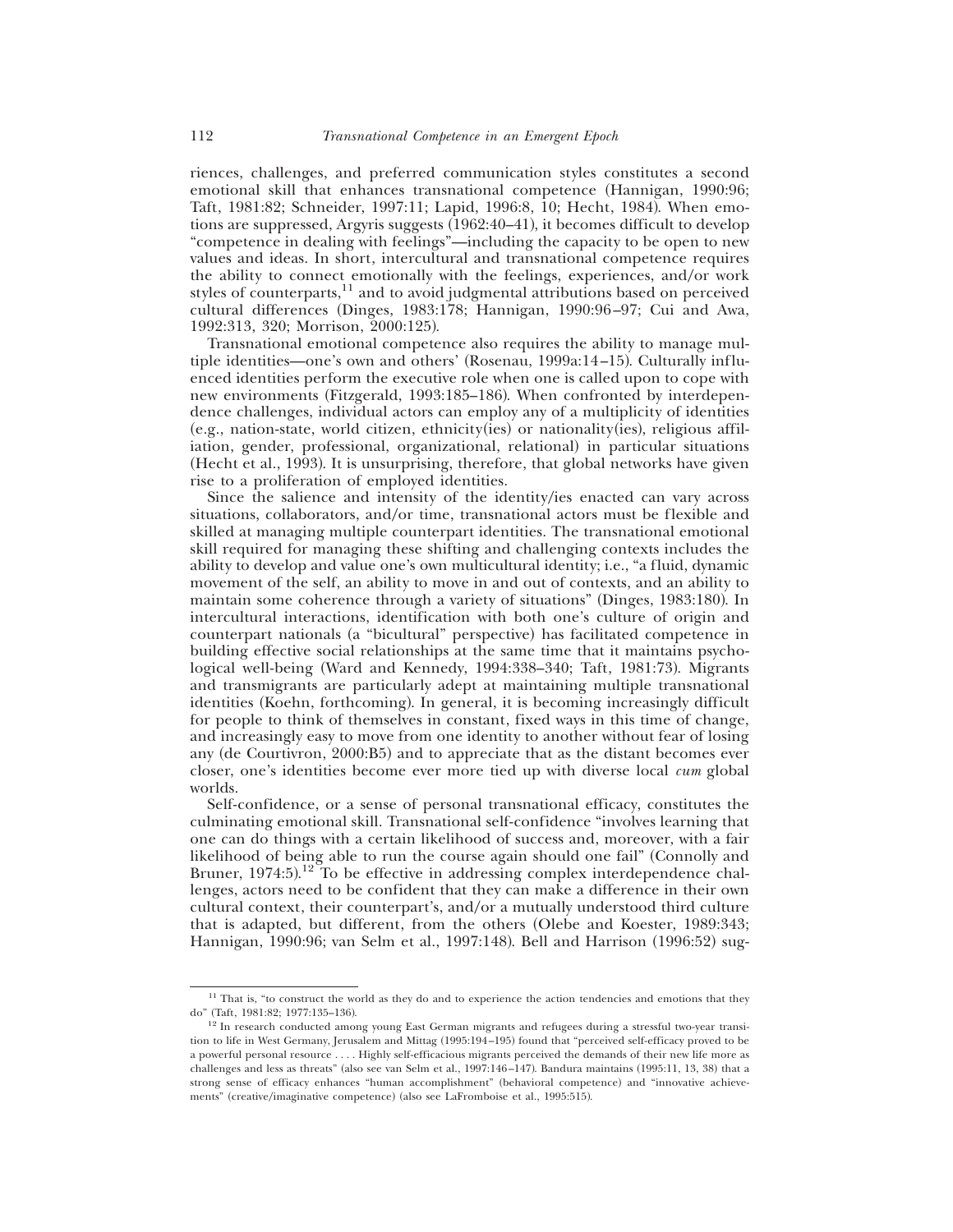gest that bicultural individuals who have learned to navigate two cultures find it relatively easy to develop the emotional skill of transnational efficacy.

#### **Transnational Creative/Imaginative Skills**

While imagination is now recognized as an important part of everyday life (Appadurai, 1996:5), its potential transnational implications and applications remain undeveloped. Especially in its collective forms, imagination can provide the fuel for transnational action (Appadurai, 1996:7). The freeing up of imaginative capacities is one of the most powerful forces at work in the emergent epoch.

Four closely related skills promote transnational creative/imaginative competence. The first involves the ability to foresee the synergistic potential of diverse cultural perspectives in transsovereign problem solving. In a deterritorialized world, "the new power of the imagination . . . is inescapably tied up with images, ideas, and opportunities that come from elsewhere ..." (Appadurai, 1996:54). Transnationally creative actors are able imagine and creatively leverage the potential inherent in multiple multicultural endeavors (Cummings, 2000:8; Allredge and Nilan, 2000:143).

Another creative/imaginative skill is the ability to articulate a novel transnational synthesis that is shared by relevant others. Skillful transnational actors are "creative synthesizers" (Bochner, 1981:17)—people who are able to inspire and collaborate with counterparts of diverse identities in the design and nurturing of innovative and culturally/contextually appropriate approaches to interdependence challenges.

A closely related skill is the ability to envision viable alternative paths that are mutually acceptable among collaborators who possess diverse cultural identities. The emphasis here is on the proposal and construction of socially ingenuous institutional arrangements (Homer-Dixon,  $2000:3-4$ ,  $22-23$ ), creative adaptation and accommodation, and transnational resource mobilization.

Actors with the ability to tap into diverse cultural sources for inspiration—the fourth creative/imaginative skill—will strengthen and/or reinforce the other dimensions of transnational imagination. They will be more likely to perceive synergistic potentials, to envision transnationally acceptable alternatives, and to identify innovative and shared syntheses.

#### **Transnational Behavioral Skills**

Transnational behavioral skills are usefully grouped into those that promote communicative facility and those that enhance functional adroitness. While transnational communication skills are not sufficient in themselves to ensure behavioral competence, they provide an essential foundation for performance skills.

#### *Communicative Facility*

Based primarily on the extensive literature dealing with intercultural communication, six skills are identified as crucial for transnational communicative competence. First and foremost is facility in the spoken and written language used by one's counterparts (Taft, 1981:73). This skill, which opens otherwise closed doors along the road to achieving analytic, emotional, imaginative, and performance competency, is most completely actualized by verbal fluency in the others' first language—coupled with the "willingness to use it" (Brislin, 1993:215; Lustig and Koester,  $1996:184$ —along with proficiency in the written script (if a unique one exists).

While personal linguistic fluency is an immense behavioral asset, achieving it is impractical in transnational situations involving multiple and fluid first lan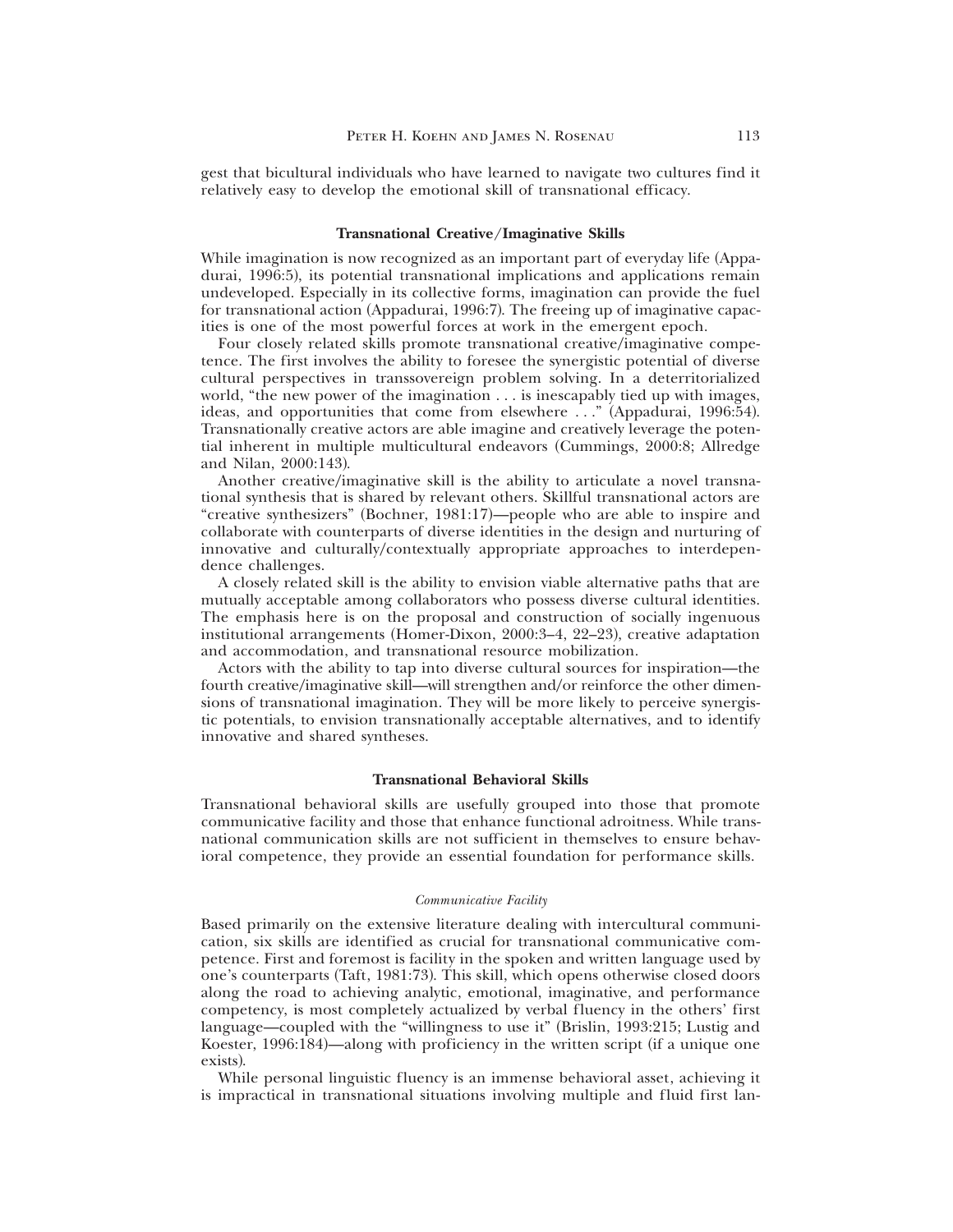guages. Such interactions call for skill in interpretation and in using an interpreter (Baxter, 1983:310).

Transnationally skillful actors also develop proficiency in nonverbal communicative behavior and in interpreting facial expressions, gestures, posturing, use of space, body movement, pace, and other cues (Ngai and Koehn, 2001; Ngai, 2001). This vital skill in dealing with different communication styles often is overlooked in overseas training and education (Hannigan, 1990:103). An actor proficient in intercultural nonverbal communication typically responds in a relaxed and spontaneous manner that is situationally appropriate to the cues and codes embedded in counterpart behavior (Taft, 1981:76; LaFromboise et al., 1995:518). When mistakes are made, s/he is able to recognize signals indicating inappropriate behavior and to adjust accordingly (Taft, 1981:77).

While linguistic proficiency provides the ability to speak and understand another language, effective transnational communication requires skill in listening and understanding (Hannigan, 1990:103). Thus, the level of communicative competence achieved depends on the extent to which situationally specific cultural rules are appreciated and cultural messages discerned. Transnational listening ability also enables native speakers to understand what a non-native speaker is trying to say when they use language inappropriately.

Two final transnational communication skills bear directly on collaborative interactions. The ability to engage in meaningful dialogue and to facilitate mutual self-disclosure (Dinges, 1983:196; Chen and Starosta, 1996:368) promotes the initiation and sustenance of positive interpersonal relations. The ability to avoid and to resolve communication misunderstandings across diverse communication styles (Dinges, 1983:196) facilitates collective goal attainment within and across global civil-society networks and interdependence issues.

## $Functional$  (Project/Task) Adroitness

Analytic, emotional, creative, and communicative skills provide no guarantee of behavioral competence (Ruben, 1976:335). It has been noted, for instance, that one "can have the necessary information, be motivated by the appropriate feelings and intentions, and still lack the behavioral skills necessary to achieve competence" (Lustig and Koester, 1996:63). Transnationally competent actors participate effectively in activities that cut across two or more national boundaries (Bochner,  $1981:17$ ; Taft, 1981:53!. In general, their actions must be perceived as appropriate and functional for "achieving mutual goals or satisfying the requirements of particular tasks" by counterparts with diverse cultural identities (Dinges, 1983:193; also see Ruben, 1976:336; Collier, 1996:317). In other words, their actions must be regarded as "proper and suitable given the expectations generated by a given culture, the constraints of the specific situation, and the nature of the relationship between the interactants" (Lustig and Koester, 1996:59). This behavioral challenge requires a final set of four functional skills that are essential for effective social functioning and project/task performance in transnational situations.

The first of these skills is the ability to relate to counterparts and to develop and maintain positive interpersonal relationships. Successful transnational actors are adept at establishing meaningful intercultural relationships (Hannigan, 1990:94, 96; Cui and Awa, 1992:319). One key to success in such endeavors is the capacity to behave in ways that demonstrate interest in and awareness of the ways counterparts understand the world and interpret events and experiences (Lustig and Koester, 1996:330–331). However, meaningful interactions do not preclude nonconformist behavior, the expression of divergent opinions, and even criticism of aspects of the counterpart culture (Anderson,  $1994:315$ )—particularly in thirdculture settings. Other valuable expressions of the transnational relationshipbuilding skill are "a willingness to treat local counterparts as equals and to share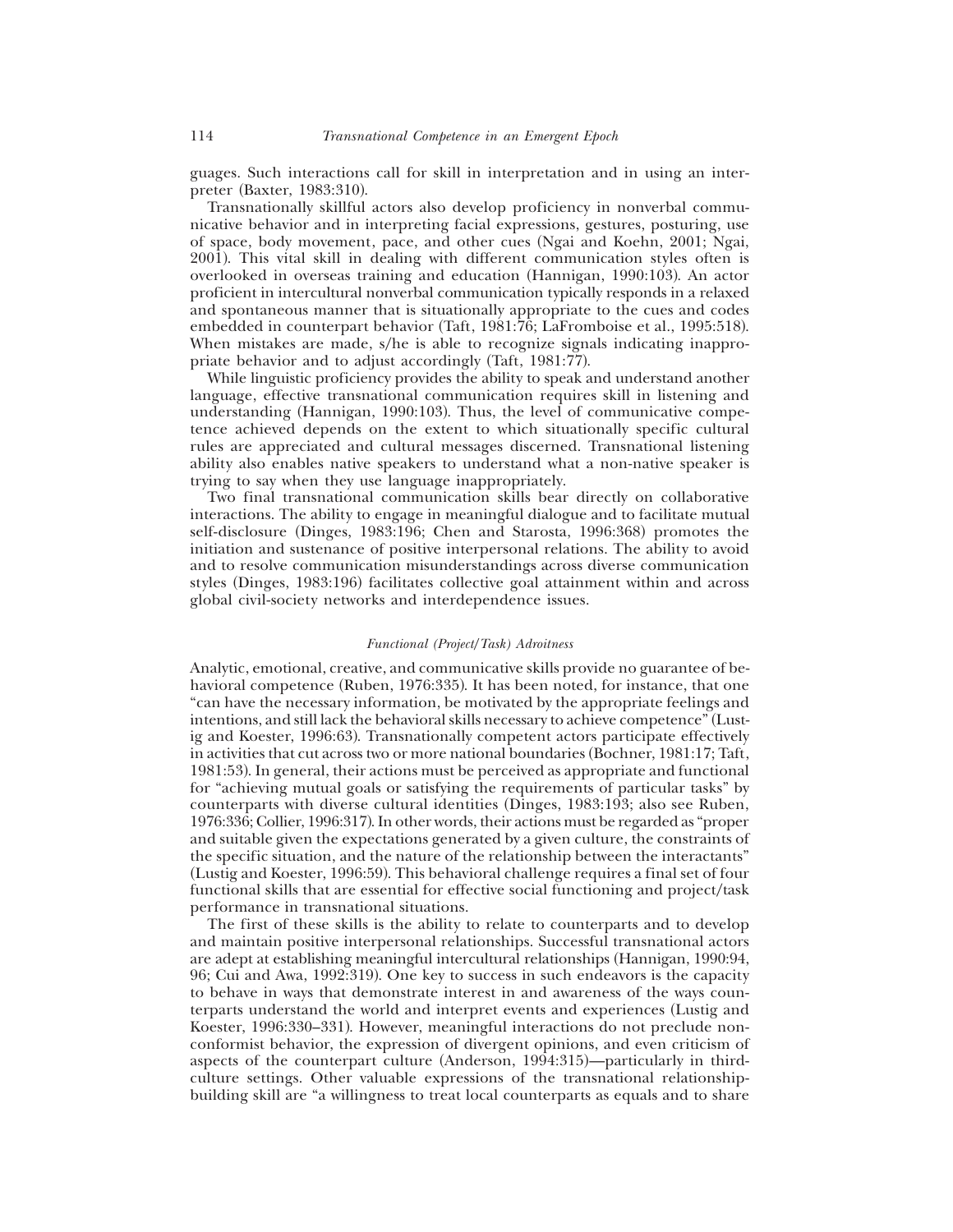work with them, a willingness to spend time on the job and off with local counterparts and to make an effort to get to know the locals and their families, an interest in the local culture, a willingness to learn the local language, an interest in more than just doing the job they came to do, and a lack of concern about differences in race and status" (Schneider, 1997:11; also see Adler and Bartholomew, 1992:53!. The establishment of positive interpersonal relations is particularly valuable for transnational functional performance because "in intercultural encounters, overall goodwill, respect, and enthusiasm allow people to generate 'credit,' and their credit allows mistakes to be ignored and forgiven" (Brislin, 1993:215). Contrariwise, lack of interpersonal competence erodes other transnational skills including emotional self-confidence and analytic abilities (see Argyris, 1962:46).

Functional adroitness also involves the ability to apply and adapt intercultural understanding, sensitivity, imagination, and communicative proficiency in transnational collective actions (Appadurai, 1996:8; Dinges, 1983:178; LaFromboise et al., 1995:511). According to Adler and Bartholomew (1992:53), transnational actors "must be skillful at working with people from many cultures simultaneously" on a daily basis. The inherent complexity of transnational behavior becomes apparent when one considers that effective actors must consider multiple and shifting cultural identities and, in addition, correctly read and appropriately respond to changing intracultural settings (Taft, 1977:137; Lustig and Koester, 1996:58!. Among other concerns, the transnationally competent actor must strive to "avoid gaffes that could result from inappropriate switching between cultures" (Taft, 1977:143).

Actors possessing diverse cultural identities approach and accomplish tasks in multiple ways (Lustig and Koester, 1996:331). Skillful global civil-society actors possess the ability to employ an extensive and nuanced array of transnationally accommodative roles and organizational strategies—including interculturally satisfying interaction paths and the management of cultural differences between headquarters and project field sites (Dadfar and Gustavsson, 1992:90–91). Skill in navigating complex local and global networked channels builds on a high level of transnational analytic competence and is most effective when linked to the capacity to demonstrate cultural flexibility with project collaborators through the application of an expansive repertoire of situationally appropriate actions<sup>13</sup> (Ramirez, 1984:81; Brislin, 1993:211; Hannigan, 1990:99; Fitzgerald, 1993:183; van der Zee and van Oudenhoven, forthcoming).

Finally, functional adroitness requires skill in overcoming problems (Argyris, 1962:95), conflicts, and uncertainties, $^{14}$  along with the ability to achieve collective goals when dealing with transnational challenges and tensions among globalization and localization pressures  $(Morrison, 2000:125)$ . Skill in attaining desired network and project outcomes builds on high levels of transnational emotional, creative, and communicative competence. It encompasses the capacity to manage conflict and forge compromises through intercultural negotiation (Schoenhaus,  $2001:14-17$ ; Lustig and Koester, 1996:332) and skill in transterritorial interorganizational coordination and cross-functional operations (Marquardt and Berger, 2000:19).

## **The Transnational Competency Continuum**

The dimensions of transnational competency elaborated here possess both discrete and interactive (reinforcing/augmenting or undermining/attenuating)

<sup>&</sup>lt;sup>13</sup> Effectiveness is related to attainment of desired goals/outcomes, while appropriateness involves the ability to act in ways that do not seriously offend valued rules, norms, and expectations (see Bradford et al., 2000:31-32).

 $14$  Including the ability to negotiate institutional structures (LaFromboise et al., 1995:492) and "instrumental coping" with the challenges of daily life (van Selm et al., 1997:143).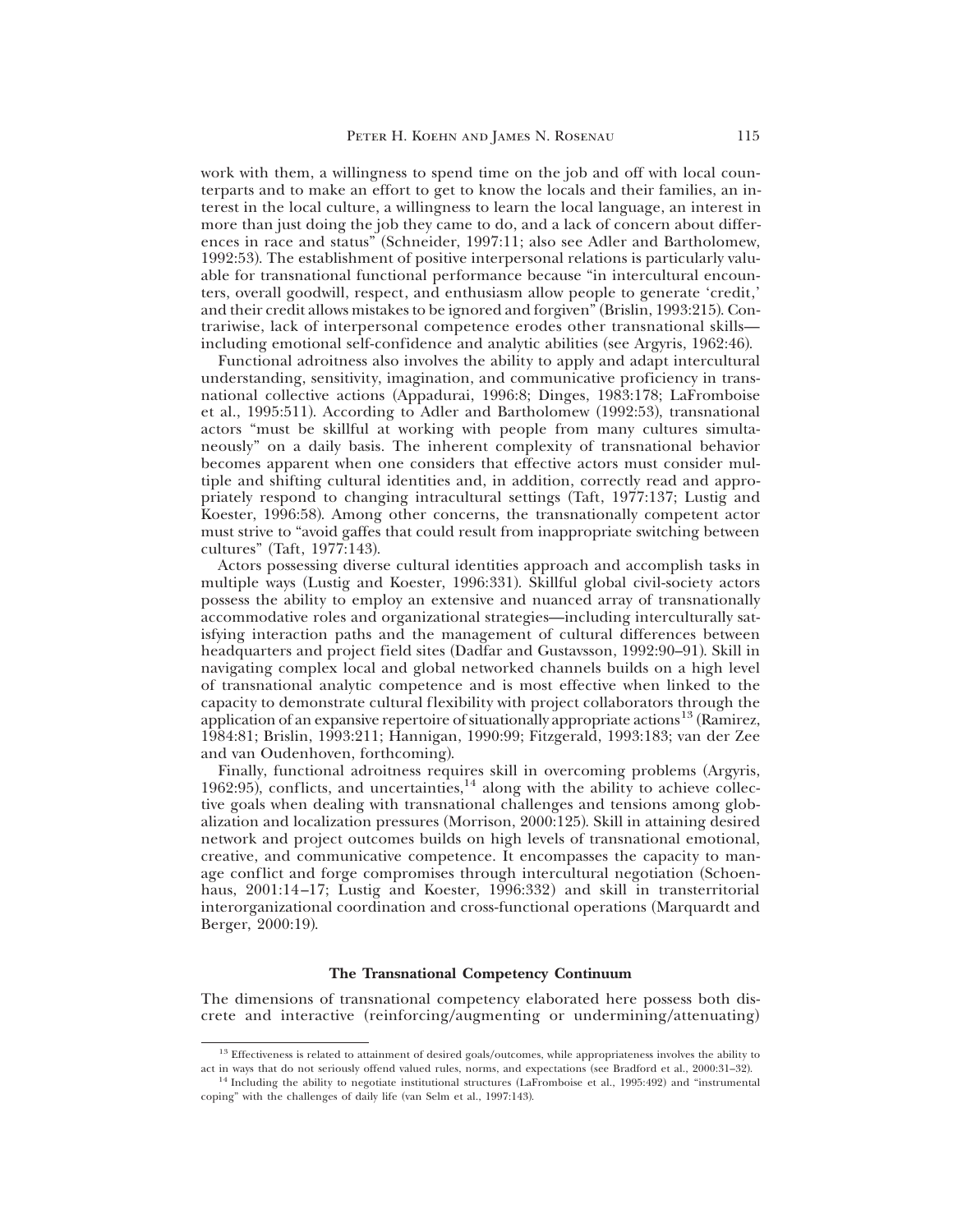attributes (Dinges, 1983:194). Actors possess components of the several skills in varying degrees and in different mixes (also see LaFromboise et al., 1995:492). Transnational competence is best understood along a continuum from *incapable* to *proficient*, with *pre-competent* and *adequately competent* as intermediate points (adapted from Manoleas, 1994:54).

It follows that not all transnational actors are equally likely to be effective and successful. Indeed, the central components of our framework suggest that the ideological rigidity of some NGOs—say, neo-Nazi groups or the National Rifle Association—is likely to inhibit the ability of members to attain the requisite emotional sensitivity, maturity, openness, and analytic and creative capacity for forming and maintaining appropriate and effective transnational relationships.<sup>15</sup> However, the framework does not equate transnational competence with particular (or even homogenous) issue or ideological positions, restrict successful transterritorial interaction to networks that adhere to Western democratic processes, rule out the prospect that deficiencies in one skill area can be compensated for by proficiency in other areas (e.g., synergistic perceptiveness, sense of efficacy), or ignore the overcoming and blocking potential of money, power, and other resources. These possibilities are indicative of the interesting questions for empirical research suggested by this transnational-competence conceptualization. As a guide to such investigations and to comparative assessments of the transnational effectiveness of NGOs and other actors, the framework highlights the holistic nature of transnational competence. Potentially, therefore, individuals possessing different combinations of analytic, emotional, creative/imaginative, and communicative skills are capable of generating "functionally equivalent behavioral outcomes" (Dinges, 1983:194).<sup>16</sup>

Finally, it is important to bear in mind that competency—particularly the extensive set of demanding skills required for transnational competence—is *relative*, never fully realized (Anderson, 1994:318; LaFromboise et al., 1995:492), and *contextual* (i.e., contingent on "both a specific relational context and a particular situational context") (Lustig and Koester, 1996:57). While some components of transnational competency (e.g., developing sincere interest in and concern for counterparts! are generic in that they facilitate "effective functioning in a great variety of intercultural situations" (Dinges, 1983:198), others  $(e.g.,$ establishing meaningful interpersonal relationships) are not automatically transferable from one interdependence challenge to the next (Morrison,  $2000:124-$ 125; Schneider, 1997:85). Thus, transnational actors can "be perceived as highly competent in one set of intercultural interactions and only moderately competent in another" (Lustig and Koester, 1996:58).

#### **Transpatriates, Transmigrants, and Transnational Competence**

Increasing transmigration and transnational competence are interacting to expand the presence of a formidable global/local actor: the *transpatriate* (Schneider, 1997:13, 28!. Transpatriates are active participants in transnational networks and global teams ~Solomon, 1995!. Unlike *ex*patriates, *trans*patriates do not necessarily identify with only one "sending" nation-state and they are not limited by skills, preparation, residency, and/or access to technological devices to involvements in

<sup>&</sup>lt;sup>15</sup> We are grateful to an anonymous reviewer for raising this point.

<sup>&</sup>lt;sup>16</sup> It is likely, however, that the more skill competencies one possesses, "the fewer problems an individual will have functioning effectively" within different cultures (LaFromboise et al., 1995:492). Moreover, lack of functional adroitness is likely to render transnational actors less effective in addressing interdependence challenges in comparison with those who are behaviorally proficient. For this reason, Dinges (1983:194) recommends that interculturalcompetence training programs concentrate on "producing defined behavioral outcomes instead of operating on the assumption that providing insight, awareness, and understanding of important underlying cultural assumptions bring about enhanced performance on their own."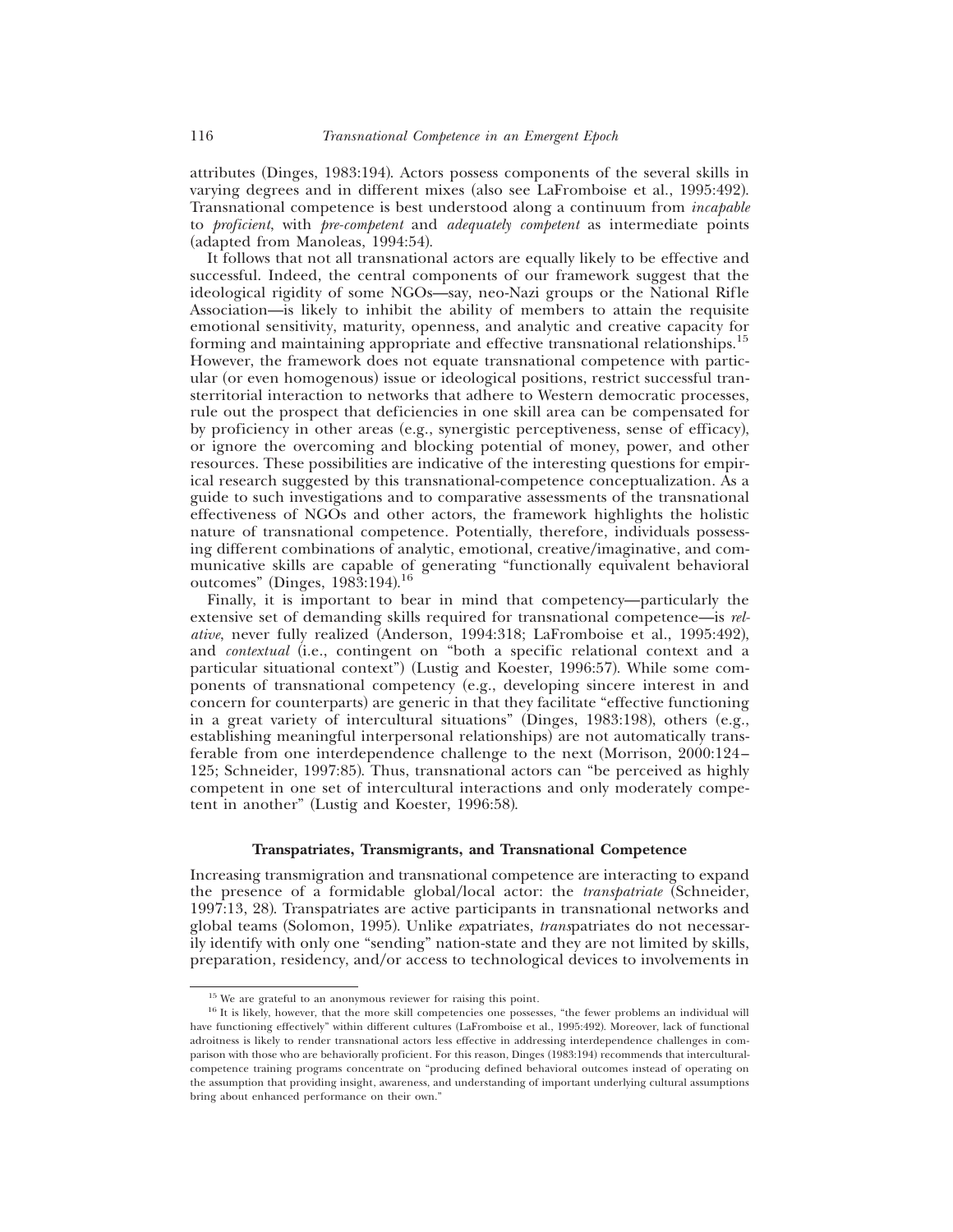one particular "receiving" country or a particular set of countries (Schneider, 1997:13, 28, 74; also see Adler and Bartholomew, 1992:53–54, 60).

In recent decades, the mobility upheaval  $(Rosenau, 1999a:5-6)$  has greatly expanded the transpatriate "ethnoscape" (Appadurai, 1996:33). Migration and transmigration—the continuous mobility of people who cross borders promotes transnational competence in subtle as well as apparent ways. The initial movement of exiles, refugees, displaced persons, documented and undocumented workers (and family members) across porous state borders enables people who are proficient in a culture of origin to develop competency in new  $r$ eceiving-society cultures (Koehn, 1991:312–336).<sup>17</sup> Concomitantly, by retaining close contacts with the sending society—what Appadurai  $(1996:22)$  refers to as initiating "new conversations between those who move and those who stay" these migrants and transmigrants are able to maintain their original analytic, emotional, creative, and behavioral skills. Among other benefits,<sup>18</sup> the attainment of binational competence allows interconnected diasporic and deterritorialized populations to embrace a new culture without sacrificing their historical identity (Rosenau, 1993:xvi–xvii; Basch et al., 1994:8, 269; LaFromboise et al., 1995:500-501).

Through frequent intercontinental travel and simultaneous participation in transnational social fields, transmigrants "live their lives across national borders"  $(Schiller, 1997:158; 1999:96–99)$  by "taking actions, making decisions, and developing subjectivities and identities embedded in networks of relationships that connect them simultaneously in two or more nation-states" (Basch et al.,  $1994:7$ ).<sup>19</sup> Many contemporary transmigrant transpatriates are professionals (Findlay, 1995:515– 522! or professionals-in-training—such as transnational-corporation executives (Adler and Bartholomew, 1992:61), international-development experts, international educators and students, Hong Kong astronauts (Smart, 1994), and cultural trend-setters (Madsen, 1995:207, 228). However, transpatriates also include accompanying family members, skilled laborers, and domestic-service providers who sustain social, economic, and even political interaction across territorial jurisdictions (Chang and Ling, forthcoming; Raynor, 1999:A31; Schiller, 1999:99; Guarnizo, 1997:282, 298; Basch et al., 1994). Transmigrant transpatriates acquire *multiple-place* consciousness and, thus, "feel at home" in the globalized space where they live. For some, distinctions "between home and abroad, between sending and receiving communities, and between emigrating and returning become less than obvious" (Guarnizo, 1997:308).

Resettled and returned migrants, perpetual transmigrants, and persons who never leave their country but are connected to and affected by transnational processes<sup>20</sup> typically participate in "a transcultural reference group whose norms transcend national and cultural barriers" (Bochner, 1981:33; Guarnizo, 1997:308).

<sup>&</sup>lt;sup>17</sup> For instance, from less than one million in 1965, the number of Asian Americans now exceeds 10 million—at least 70 percent of whom are first-generation immigrants who maintain close ties with family members, friends, and associates in the sending country (i.e., throughout Asia) and keep informed of homeland developments. Although by no means a universal phenomenon, many of these immigrants quickly develop analytic, emotional, creative, and behavioral competence in mainstream U.S. society while maintaining their country-of-origin skills (Koehn, forthcoming). Immigrant and native-born Asian American professionals increasingly are inclined to perceive their bicultural heritage as an asset rather than a liability in today's networked world and to become involved in diverse transnational capacities (Cheng, 1999:75). Also see Bell and Harrison (1996:52–53); Guarnizo (1997:310–311).

<sup>&</sup>lt;sup>18</sup> There is a substantial body of research indicating that developing and maintaining competence in two cultures is more beneficial in terms of psychological and physical well-being in comparison with living a monocultural life style (see, for instance, LaFromboise et al., 1995:508).

<sup>&</sup>lt;sup>19</sup> As Guarnizo (1997:288-289; also see 296, 298) points out, transmigration does not always require spatial mobility given the availability of technological substitutes.

 $20$  Basch et al.  $(1994:24, 228)$  link deterritorialization to the penetration of global capitalism and political domination by the United States. They further contend that "economic and political vulnerability, magnified by the factor of race, augment the likelihood that migrants will construct a transnational existence"  $(p. 27)$ .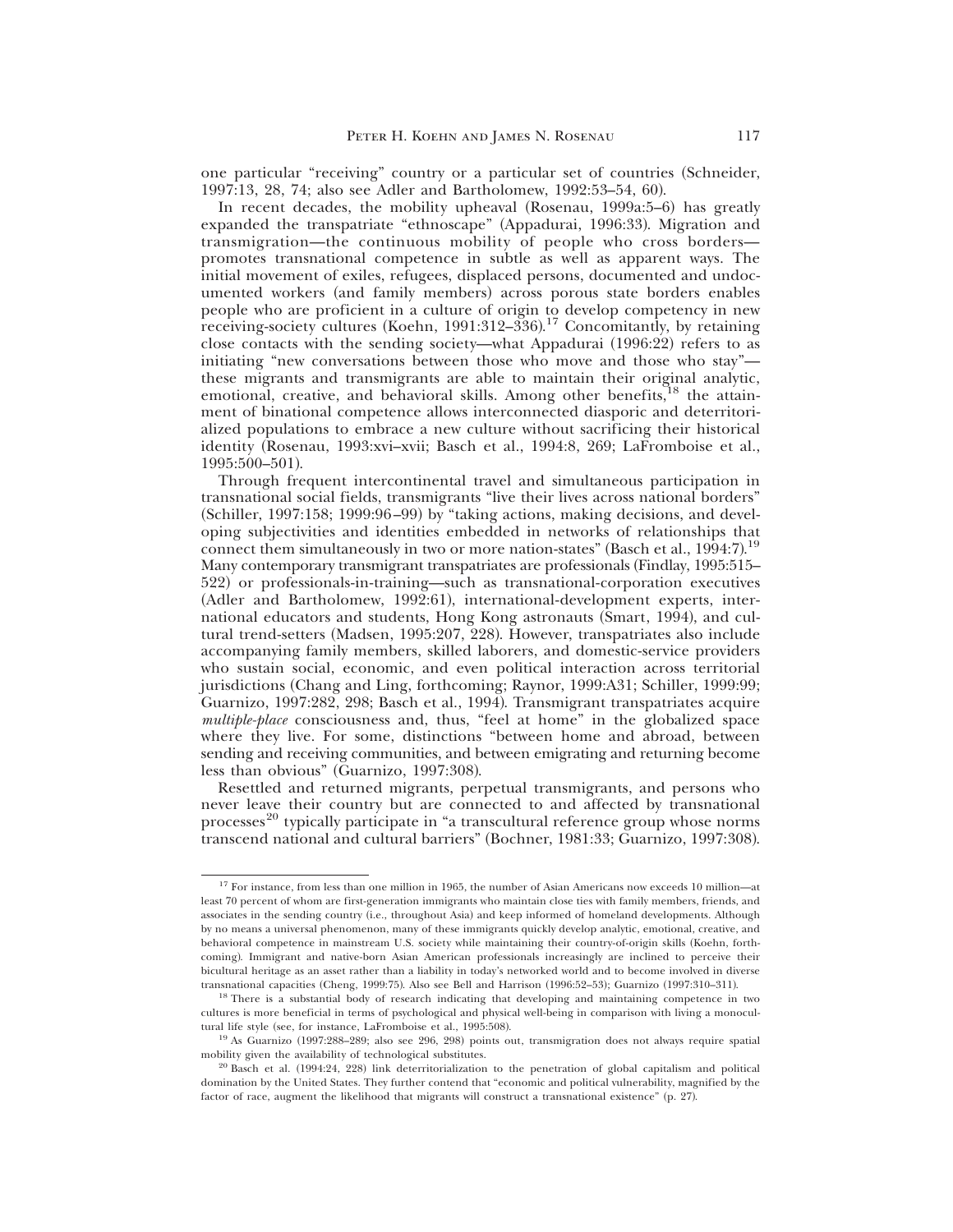Daily interactions in such transnational spaces can provide the experiential and perceptual basis for nonhegemonic identifications and actions (Basch et al., 1994:275, 282-283, 291).

Increasing transmigration amounts to more than accelerated South-North labor and skill importation. Indeed, some homeland governments encourage transmigrants to assume citizenship and/or to remain in the North both as a strategy of counterpenetration and to maximize their ability to support projects in the ancestral land ~Schiller, 1999:110–111, 114–115; Guarnizo, 1997:282, 309; Basch et al., 1994:249–250, 259–260; Mazrui, 1975:126). Transpatriates move with ease along familiar segments of the interpersonal/interorganizational, electronic, and symbolic interfaces of cultures and societies and act as intercultural mediators (Bochner, 1981:6, 13) in accessible global networks. Transnationally proficient migrants and transmigrants increasingly function as the principal decision initiators and facilitators, the "switchers" (Castells, 1996:471; 1998:337) who connect multinational partners, instead of being relegated to narrow roles as compradore conduits or as nominal consultants for hegemonic institutions. Paradoxically, "by leaving their communities, that is, by being *absent*, [trans] migrants gain a stronger *presence* in their home communities via their ability to send remittances, invest in the local economy, help sponsor local projects, and support local causes" ~Guarnizo, 1997:312!. As the relevance of their transnational proficiency for coping with a broad range of interdependence problems becomes more widely appreciated, leadership roles in all issue arenas increasingly will be filled by transpatriates and their bicultural/multicultural offspring.

## **Conclusion: Governance Implications for the Emergent Epoch**

As the transnational competence dimension of the skill revolution advances, increasing numbers of transnationally attuned and behaviorally proficient transpatriates and expatriates will play influential roles in world affairs and will enrich resources for addressing interconnected issues that involve an "extraordinary range of interdependencies" (Vogler, 1996:7)—including the fragility of globalized economies, threats to human rights and health, sustainable development, natural-resource depletion, and environmental protection. In this concluding discussion, we consider specific governance implications of expanding transnational competence in the new millennium.

Along with access and resources, the key building blocks for global governance in the emerging epoch are knowledge aggregation and sharing, socialcapital formation, and collective actions that address interdependence crises. In these three dimensions of human interaction, the skill revolution in transnational competence is strengthening the capacity of civil-society actors to fill any vacuums resulting from the diminished role of states by developing legitimacy and constructing and coordinating SOAs that provide a nascent and constantly shifting foundation for global governance without global government.<sup>21</sup>

# **Transnational Knowledge Generation, Aggregation, and Sharing**

Among the processes promoting effective global governance, knowledge generation, aggregation, and sharing are crucial. In a linked but fragmented world, the

<sup>&</sup>lt;sup>21</sup> National governments also find it increasingly vital to network informally and quickly with counterparts around the world in (often futile) efforts to deter terrorism, drug and sex trafficking, and money laundering (see Slaughter, 2000:84-85). While government actors also can and do take advantage of opportunities to develop transnational competence, prevailing power differentials are likely to continue to shrink in the face of increasing public skepticism and cynicism about their motives and abilities as long as the state retreats from service provision and social protection  $(Cox, 1999:12)$ .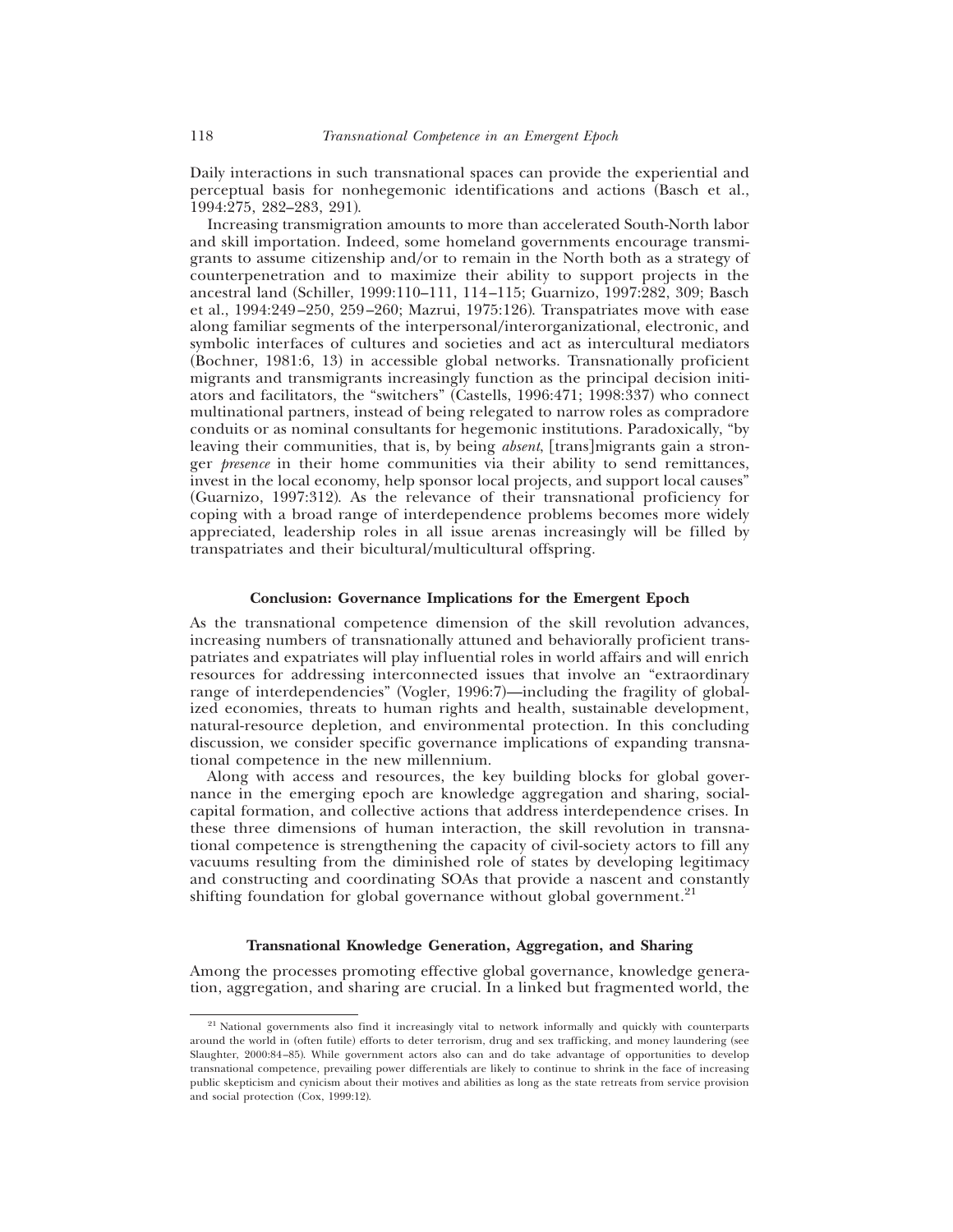outcomes of global governance are powerfully influenced by the cumulative knowledge and understanding generated by transborder interactions among civilsociety actors. Increasingly, the movement of critical knowledge and technology transfers occur through civil-society interactions that are beyond government control (Lipschutz, 1992:413, 419). Moreover, "the evolution of information and communications technology . . . will probably heavily favor nonstate entities, including those not yet envisioned, over states. The new technologies encourage noninstitutional, shifting networks over the fixed bureaucratic hierarchies that are the hallmark of the single-voiced sovereign state" (Mathews, 1997:66). At the same time, these conditions produce a fundamental challenge to governance; that is, newly generated knowledge and insights regarding single and linked interdependence issues need to be shared in a timely and interculturally satisfying manner across groups and networks that do not possess common vocabularies, world views, and experiences.

Landmark studies of the overseas effectiveness of Canadian internationaldevelopment advisors treat the difficult process of knowledge transfer as a unidirectional flow—i.e., from expatriate advisor *to* host-country counterpart (Kealey, 1990:5, 31!. In contrast, we posit the primacy of the *exchange* of knowledge and conceptualize the process as involving networked individuals who simultaneously are transmitters and receptors, teachers and learners. Indeed, participants establish networks in anticipation of mutual learning, benefits, and even transformation (Keck and Sikkink, 1998:214).

Among the most critical knowledge exchanges for governance in the emergent epoch are those that link the local and the global. The overriding dialectic facilitating intercultural comparison/critique and affecting the outcome of global governance concerns the interaction between the globalizing and localizing forces at work in the world, between those fostering fragmentation and those generating integration, and between centralizing and decentralizing dynamics. As Alger (1988:336) observed some time ago, the failure to link micro and macro phenomena inhibits the aggregation of understandings that "would help people to cope with the worldwide involvements of their daily life by not providing knowledge that would illuminate their worldwide linkages, by not identifying issues that emerge from these linkages, and by not discerning the potential for movements and institutions through which local people can cope with these issues." Moreover, if transnational cooperation "is to enjoy broadly based public support, it has to prove its worth at the local level, with local constituencies" by building on locally identified needs and ensuring that the benefits of collaboration (and, hence, of transnational competence) reach the local level (Kaul et al., 1999:477).

Interdependence challenges typically are accompanied by profound uncertainties and high risks. Information is at a premium. Local stakeholders possess knowledge that is needed for effective policy making and project implementation (Lipschutz, 1997:434–437). Publics are constrained by inappropriate problem conceptualization and a concomitant lack of knowledge regarding effective responses (Kempton, 1993:241).

In order to exert influence over decisions, approaches, actions, and values affecting interdependence issues, civil-society actors must mobilize consensual knowledge through interpersonal, intraorganizational, and interorganizational networks and, then, convey persuasive evidence (Rosenau, 1989:36–37; 1997b:338– 340; Castells, 1996:165–166; Haas, 1997:200!. In most cases, persuasion will rest on the ability of evidence sharers to articulate effectively across professional and disciplinary boundaries, with nonexpert publics, and in the higher reaches of international decision making.<sup>22</sup> Success in transterritorial information and data identification and application, and in persuasion, requires transnational ana-

<sup>&</sup>lt;sup>22</sup> The latter challenge confirms the importance of continual access to "the cognitive domains where issues are framed, agendas set, administrative approaches designed, and solutions or standards formulated" (Jasanoff, 1998:85-86).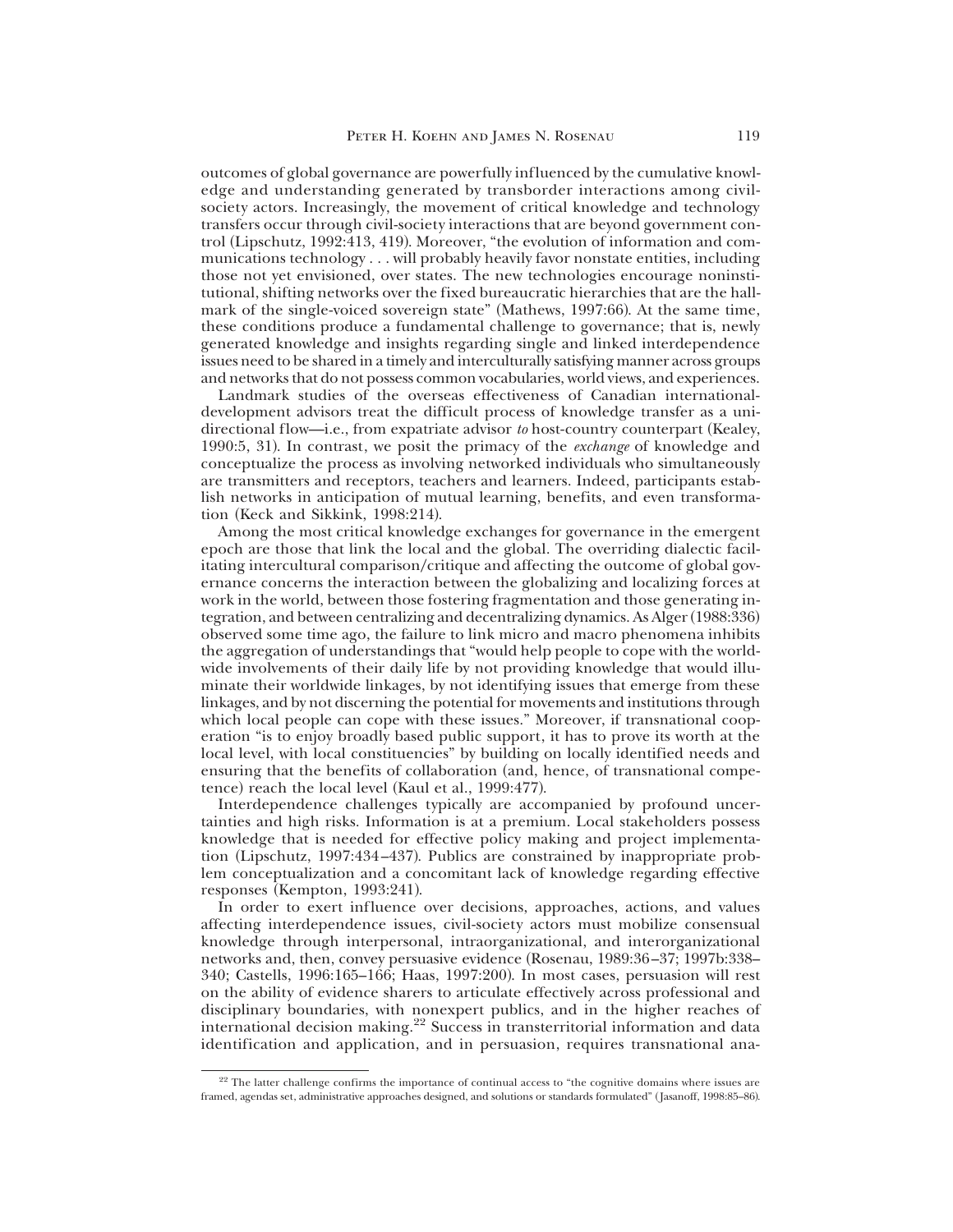lytic, $^{23}$  emotional, imaginative, and behavioral skills (also see Lipschutz, 1992:411– 412; Jasanoff, 1998:75–77! as well as avoiding the tendency to narrow "the range of 'relevant others' with whom  $\ldots$  [specialized elites] communicate . . ." (Ferguson and Mansbach, 1999:86). The transnational competence/incompetence of *all* parties to the knowledge exchange will affect the outcome of such knowledge transactions. Transpatriates are well-situated to recognize who counts in transboundary knowledgeexchange and policy-making processes by virtue of their central location in boundaryspanning decision making. Transnationally competent actors are knowledgeable about local, national, and international roles that contribute in a decisive way to future global security and sustainability as well as adept at sharing knowledge in ways that expand public understanding and discourse.

# *Transnational Social Capital*

Effective global governance also is contingent upon the construction and activation of extensive transnational social capital. Our conceptualization of transnational social capital encompasses both horizontal "networks of civic engagement that are bound together by trust and reciprocity" (Wallis and Dollery,  $2001:249$ , 260) and the intercultural skills (human resources) possessed by participants. Transnational social capital—including "'bridging social capital' between government agencies, voluntary organizations and community groups" (Wallis and Dollery, 2001:250; Kooiman, 1993:35)—facilitates global governance by expanding the scope for cooperative action and by minimizing transaction costs as well as the negative externalities produced when stakeholders pursuing self-interests become engaged in complex interdependencies (Mayntz, 1993:12–13; Wallis and Dollery, 2001:250). In a linked but fragmented world, characterized by the proliferation of transsovereign networks and the relative absence of cross-cutting cleavages among them, leadership skills in transnational conflict-management and in devising and implementing acceptable alternative mechanisms that address transboundary coordination problems will be at a premium.

Governments and not-for-profit organizations can play a useful catalytic role in encouraging and facilitating the construction of transnational networks (Wallis and Dollery, 2001:250–251) and in the development of transnational competence through education and training. In 1998, for instance, the Social Science Research Council launched a "human research capital" initiative aimed at addressing the worldwide need for research professionals capable of "understanding local situations in relationship to global, transnational and international trends and impacts" (McDonnell, 1998:30). Transnational skill enhancements promise to promote improvements in the performance of the institutions and networks that civil-society actors operate within, to increase their capacity for effective participation in global governance and, potentially, even to contribute to changes that expand, and advance the transparency of, the governance context.

Given that "equal opportunities for *unequal* players produce more inequity" (Kaul et al., 1999:475; emphasis in original), particular attention needs to be devoted to addressing existing deficits in transnational competence in order to mitigate the kinds of skill dichotomies that undermine democratic global governance (also see Edwards, 1999:15) and produce skewed benefit distributions.<sup>24</sup> At present, the fault lines of dichotomization tend to follow distinctions between

<sup>&</sup>lt;sup>23</sup> With the expansion of transnational competence, people increasingly are capable of evaluating data comparatively and critically and increasingly are skilled in seeking out alternative (nongovernmental) information sources.

<sup>&</sup>lt;sup>24</sup> In neo-Gramscian terms, the challenge in today's context is "to bridge the differences among the variety of groups disadvantaged by globalization so as to bring about a common understanding of the nature and consequences of globalization, and to devise a common strategy towards subordinating the world economy to a regime of social equity"  $(Cox, 1999:26)$ .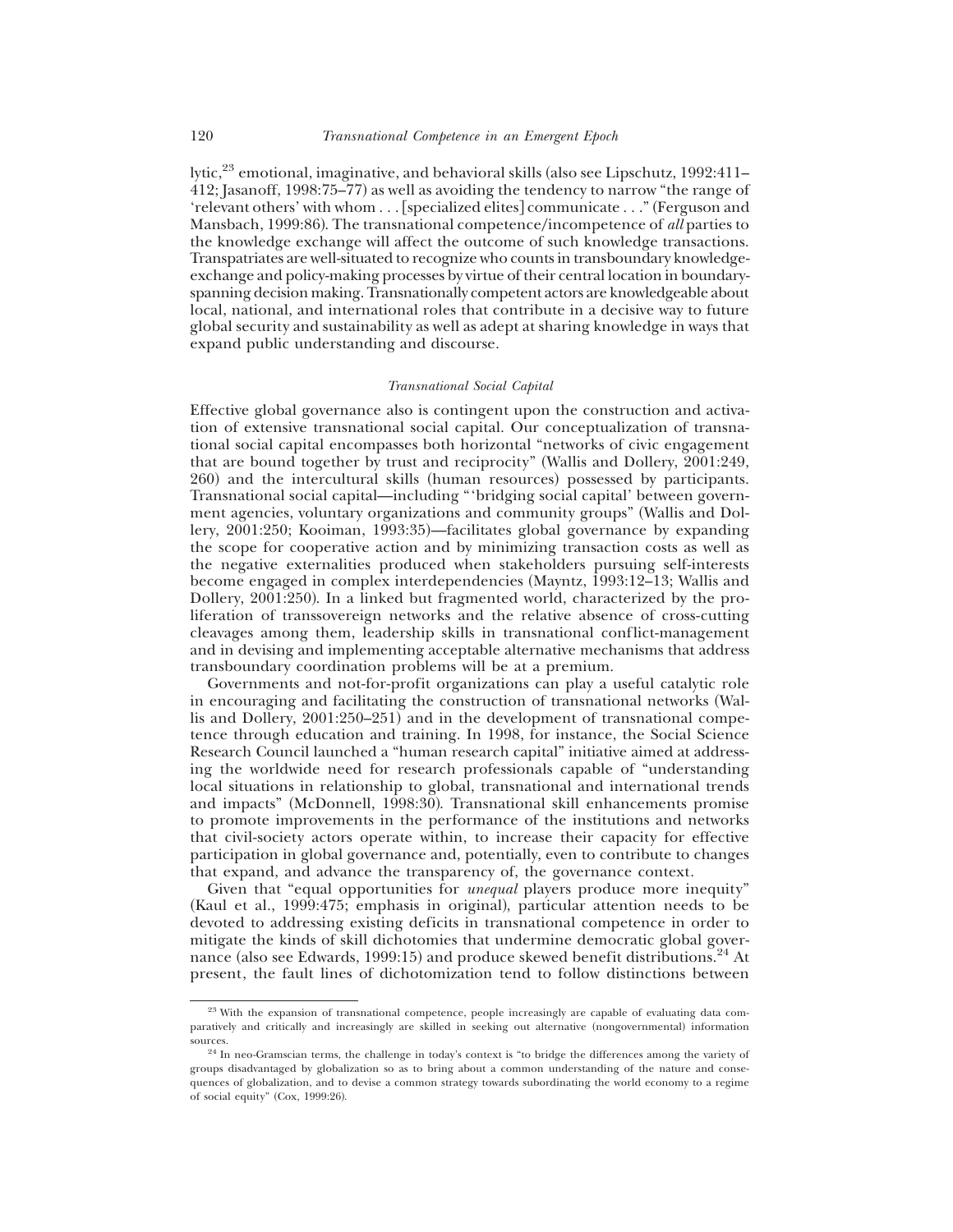the young and the old, the rich and the poor, the educated and the uneducated, and the "information-rich" in the Western world who are wired into the latest computer technologies and the "information-hungry" elsewhere—especially in Africa—who lack access to reliable sources of electricity and telecommunications that are indispensable for new modes of processing data and ideas (Ferguson and Mansbach, 1999:86; Cusimano, 2000:26–27; Appadurai, 1996:195; Castells, 1998:92–95!.

Whether the various gulfs between the haves and have-nots will widen or narrow in the years ahead remains to be seen, but continuing acceleration of the skill revolution bodes well for compression of the gaps (Cusimano,  $2000:27$ ). It is worth noting in connection with analytic competence that IQ scores over the last sixty or more years have undergone steep rises in some twenty different countries not all of them industrial (Neisser, 1998; Flynn, 1999). Analysts differ over the meaning of these trends, but none deny their existence. Moreover, human resources are the strong suit of the South and many of their citizens have developed emotional, communicative, and functional skills through frequent multicultural interaction at the local level.

Two further developments herald an explosion in transsovereign analytic, emotional, creative/imaginative, and behavioral skills that will enlarge the pool of human resources available for global governance. First, the mobility upheaval has brought about the worldwide distribution of transnationally proficient migrants and transmigrants who are involved in global networks and movements. Growing numbers of people in transition function as local contacts and resource people, role models, imagination cultivators, and intercultural mediators. As Appadurai  $(1996:4;$  also 53) astutely observes, "few persons in the world today do not have a friend, relative, or coworker who is not on the road to somewhere else or already coming back home, bearing stories and possibilities."

Second, as access widens to "virtual (electronic) neighborhoods" that mobilize ideas, knowledge, and linkages  $(Appadurai, 1996:195)$  in an increasingly borderless world, ever-expanding proportions of the world's publics will be able to hone transnational skills. The interpersonal interactions and discoveries that result from travel and virtual contacts involve more than a process of knowledge exchange that takes place outside the purview or control of governments. They also foster new ways of imagining possibilities, of upgrading bicultural and intercultural skills to transnational levels, and of engaging in local-global and South-North collaborations (Edwards, 1999:179) that narrow the divide in transnational social capital. $^{25}$ 

Table 2 identifies the expected enhancements in global human resources associated with expanding transnational competence along the lines elaborated in this essay. The table also includes the attributes that Rosenau and Fagen  $(1997:665)$  identified among individuals experiencing the skill revolution. The conceptualization of enhanced social capital presented in Table 2 carries no assumption of progression or change from one set of attributes to the other. Indeed, transnationally competent actors are expected to retain skill-transformation attributes while adding transnational skills to their repertoire.

# *Transnational Collective Action*

Transnational collective actions that diplomatically<sup>26</sup> address interdependence challenges constitute a third essential building block for global governance. As skills are enhanced, authority and legitimacy increasingly are derived from effec-

 $25$  See, for instance, Mundy and Murphy's discussion  $(2001:110-112, 119-121)$  of the role of Southern NGOs and coalitions involving Southern NGOs in the Global Campaign for Education (for all).

<sup>&</sup>lt;sup>26</sup> "Diplomatic" is used here to refer to "balancing international and domestic concerns" (Moravcsik, 1993:15).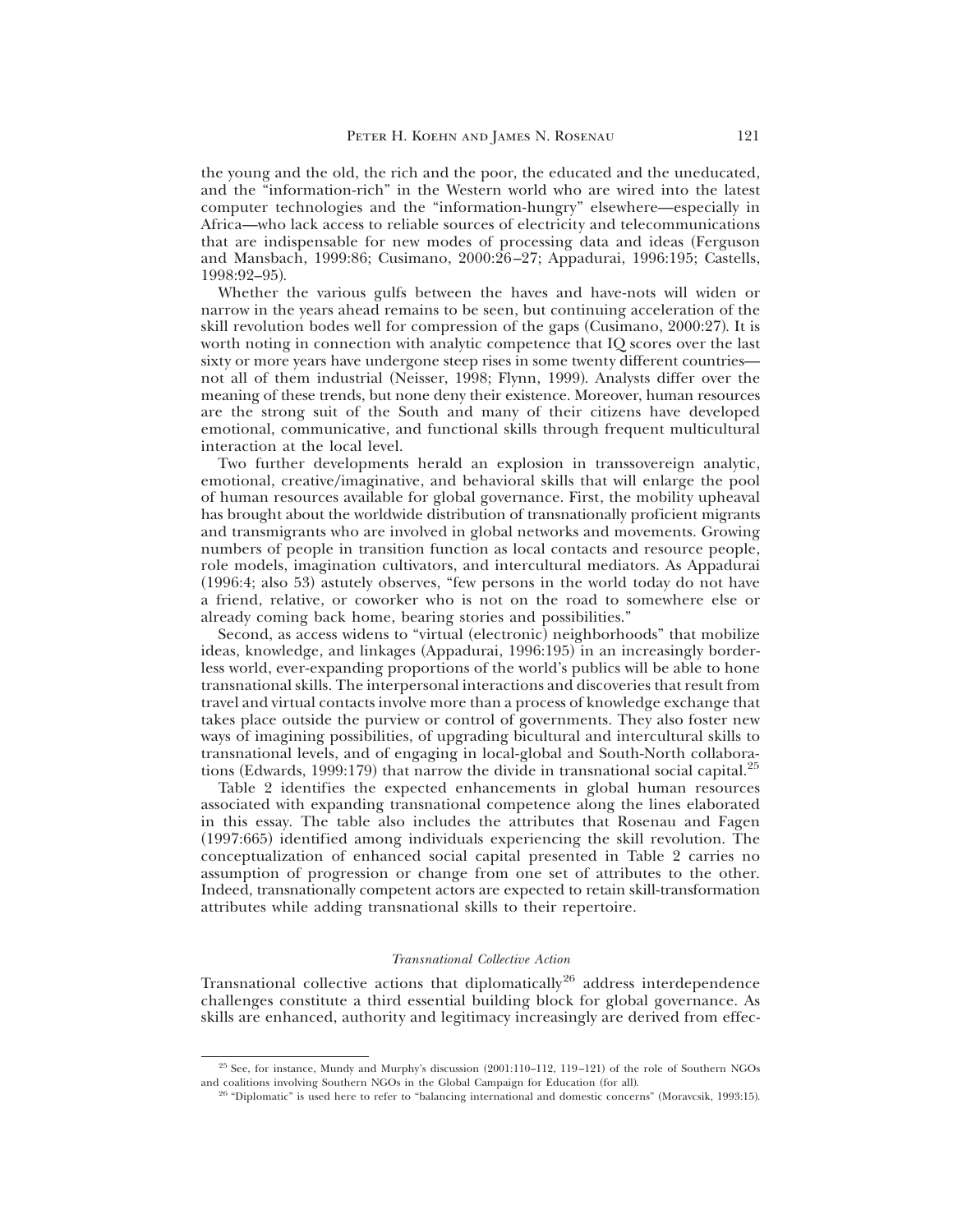| Attribute               | Transformed Worldwide Skills | Transnational Competence              |
|-------------------------|------------------------------|---------------------------------------|
| Learning                | Adaptive                     | Interculturally open and sensitive    |
| Analytic skills         | Developed                    | Perceive linkages                     |
| Cognitive maps          | Complex                      | Multiple cultural paths               |
| Interaction scenarios   | Elaborate                    | Interdependent                        |
| Emotional capacities    | Active and refined           | Empathetic                            |
| Compliance orientations | Questioning                  | Culturally relative                   |
| Legitimacy sentiments   | Performance criteria         | Mutual benefit/partnership            |
| Identity                | Not addressed                | Multiple                              |
| Political loyalties     | Variable foci                | Transnational projects                |
| Locus of control        | Close                        | Distant and proximate                 |
| Communication           | Not addressed                | Flexible; interculturally appropriate |

Table 2. Enhancements of Global Human Resources

tive performance in accomplishing the tasks and goals of cross-boundary networks, coalitions, and partnerships (Cusimano, 2000:27; Kickbusch and Buse, 2001:721–722!. In an era of diminished state capacity, the performance of civilsociety actors and coalitions—including transnational citizen movements—in mitigating interdependence problems and crises and in holding international bodies accountable is increasingly vital for our common security (Finger, 1994:56; Kickbusch and Buse, 2001:719, 730; Mathews, 1997:51; Kaul et al., 1999:463; Slaughter,  $2000$ <sup>27</sup>

Transnationally competent civil-society actors possess a heightened capacity for collective action that transcends nation-state borders (see Koehn, 2000). In addition to direct participation in interdependence projects, they play important roles in establishing transnational personal relationships and in forming and sustaining linkages and coalitions among networked organizations and participating individuals—primarily through intercultural negotiations aimed at maintaining strategic consensus on expected payoffs and conditions of participation ~Hanf and O'Toole, 1992:176–177!. Another manifestation of the growing importance of transnational competence in the transformation of global governance is the expanding activity and influence of "citizen diplomats" of various types (see Sharp, 2001).

## *Advancing Global Governance*

In the emergent epoch, state agents, transnational corporations, and their institutional allies no longer have the center stage to themselves. Transnationally competent professionals and activists, acting as individuals and through civilsociety networks, also play a major part in determining the outcome of situations on the global agenda. By contributing their unique insights and abilities in a multitude of small and major ways across the transboundary influence systems of international-agreement shaping, nation-state domestic-policy making and international-agreement implementation, project initiation and execution, and values sharing/change (see Koehn, 2000), transnationally competent civil-society

 $27$  See, for instance, Slaughter and Bosco's discussion  $(2000)$  of "plaintiff's diplomacy"—the increased use by individuals of lawsuits (mainly filed within the United States) brought against transnational corporations, foreign government officials, and even foreign states in defense of rights granted by international law.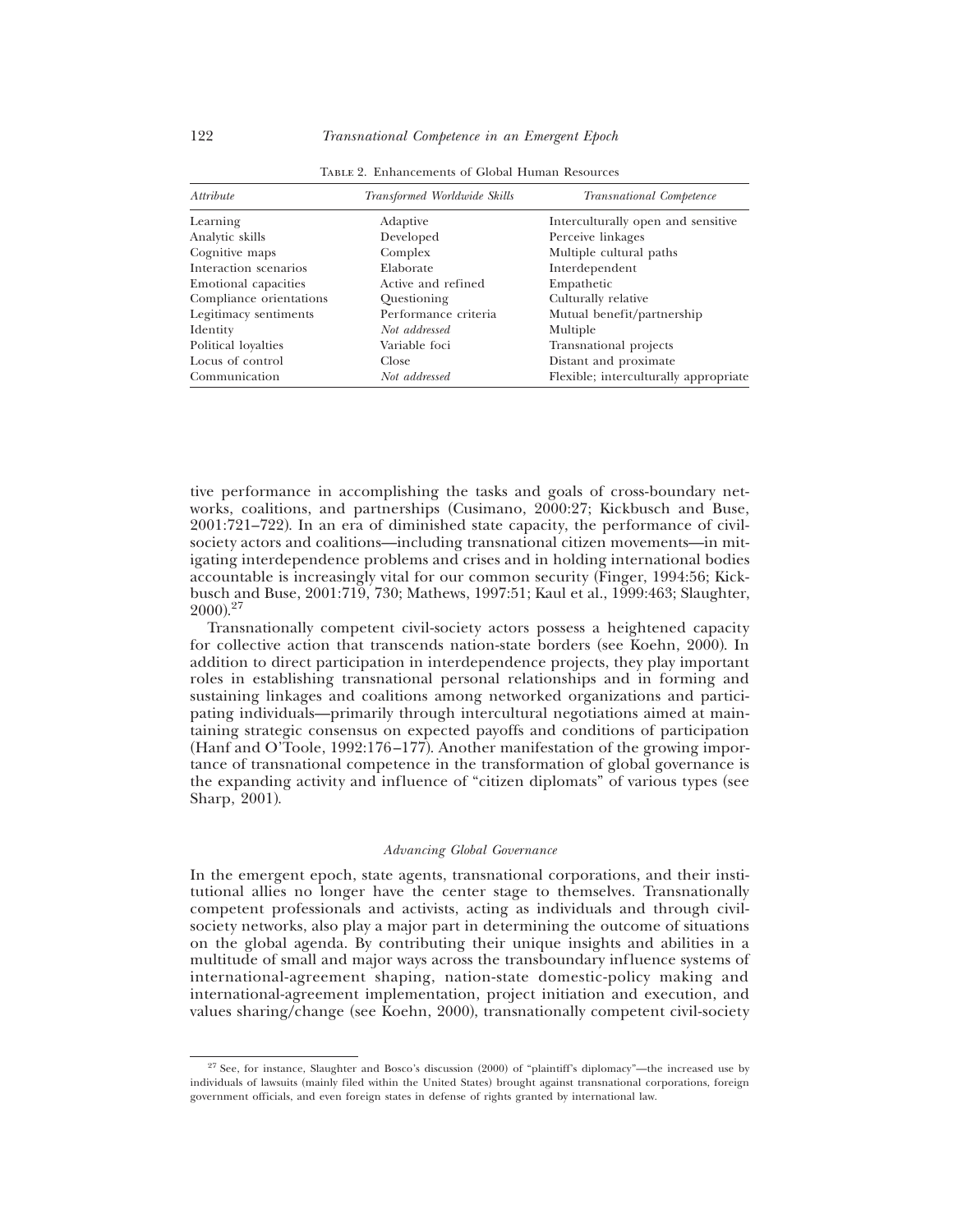actors will play increasingly influential, even decisive, roles in a variety of the spheres of authority likely to constitute global governance in the future.<sup>28</sup>

## **References**

- ADLER, N. J., AND S. BARTHOLOMEW (1992) Managing Globally Competent People. Academy of Man*agement Executive* **6**~3!:52–65.
- Alger, C. ~1988! Perceiving, Analysing and Coping with the Local-Global Nexus. *International Social Science Journal*  $40(3):321-340$ .
- ALLREDGE, M. E., AND K. J. NILAN (2000) 3M's Leadership Competency Model: An Internally Developed Solution. *Human Resource Management* **39**(2/3):133-145.
- Anderson, L. E. ~1994! A New Look at an Old Construct: Cross-cultural Adaptation. *International Journal of Intercultural Relations* 18(3):293–328.
- Appadurai, A. ~1996! *Modernity at Large: Cultural Dimensions of Globalization*. Minneapolis: University of Minnesota Press.
- Argyris, C. ~1962! *Interpersonal Competence and Organizational Effectiveness*. Homewood, IL: Dorsey Press.
- BANDURA, A. (1995) "Exercise of Personal and Collective Efficacy in Changing Societies." In *Selfefficacy in Changing Societies*, edited by A. Bandura, pp. 1–45. Cambridge: Cambridge University Press.
- Basch, L., N. G. Schiller, and C. S. Blanc (1994) *Nations Unbound: Transnational Projects, Postcolonial Predicaments, and Deterritorialized Nation-states*. Amsterdam: Gordan and Breach.
- BAXTER, J. (1983) "English for Intercultural Competence: An Approach to Intercultural Communication Training." In *Handbook of Intercultural Training*, vol. 2, edited by D. Landis and R. W. Brislin, pp. 290–324. New York: Pergamon.
- BELL, M. P., AND D. A. HARRISON (1996) Using Intra-national Diversity for International Assignments: A Model of Bicultural Competence and Expatriate Adjustment. *Human Resource Management Review*  $6(1):47-74.$
- Bochner, S. ~1981! "The Social Psychology of Cultural Mediation." In *The Mediating Person: Bridges Between Cultures*, edited by S. Bochner, pp. 6–36. Boston: G. K. Hall.
- BRADFORD, L., M. ALLEN, AND K. R. BEISSER (2000) Meta-analysis of Intercultural Communication Competence Research. *World Communication* 29(1):28-49.
- Brislin, R. ~1993! *Understanding Culture's Influence on Behavior*. Fort Worth, TX: Harcourt Brace Jovanovich.
- Castells, M. ~1996! *The Rise of the Networked Society*. Oxford: Blackwell.
- Castells, M. ~1998! *End of Millennium*. Oxford: Blackwell.
- CHANG, K. A., AND L. H. M. LING (forthcoming) "Globalization and Its Intimate Other: Filipina Domestic Workers in Hong Kong." In *Gender and Global Restructuring*. London: Routledge.
- Chen, G., and W. J. Starosta ~1996! Intercultural Communication Competence: A Synthesis. *Communication Yearbook* 19(3):363-383.
- Cheng, L. ~1999! "Chinese Americans in the Formation of the Pacific Regional Economy." In *Across the Pacific: Asian Americans and Globalization*, edited by E. Hu-DeHart, pp. 61–78. New York: Asia Society.
- Collier, M. J. ~1996! Communication Competence Problematics in Ethnic Friendships. *Communication Monographs* 63(December):314-336.
- Connolly, K., and J. Bruner ~1974! "Competence: Its Nature and Nurture." In *The Growth of Competence*, edited by K. Connolly and J. Bruner, pp. 3–7. London: Academic Press.
- Cox, R. W. (1999) Civil Society at the Turn of the Millennium: Prospects for an Alternative World Order. *Review of International Studies* 25(1):3-28.
- CUI, G., AND N. E. Awa (1992) Measuring Intercultural Effectiveness: An Integrative Approach. *International Journal of Intercultural Relations*  $16(3):311-328$ .
- Cummings, W. K. ~2000! "Transnationalism and Transnational Competence." In *Transnational Competence: Rethinking the U.S.-Japan Educational Relationship*, edited by J. N. Hawkins and W. K. Cummings, pp. 7–24. Albany: State University of New York Press.

<sup>&</sup>lt;sup>28</sup> It is important to note that governments and their personnel also have experienced the skill revolution, that they too bring new knowledge to and are more self-conscious about the bases and logic of their decisions and actions. This being so, the impact of civil-society actors may be at least partially offset by the capacity of their governmental counterparts to cope with, deflect, and/or absorb their demands and pressures.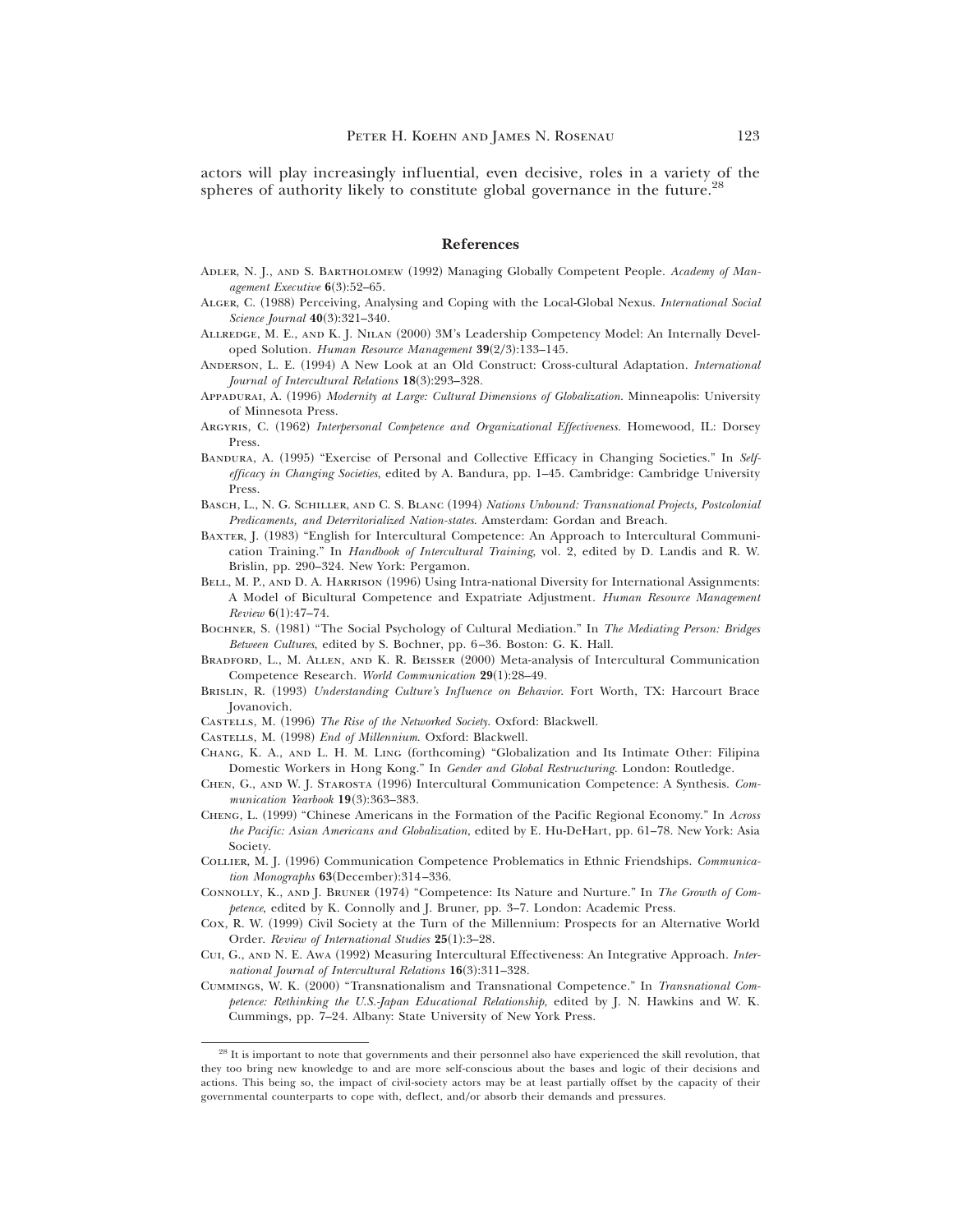- Cusimano, M. K. ~2000! "Beyond Sovereignty: The Rise of Transsovereign Problems." In *Beyond Sovereignty: Issues for a Global Agenda*, edited by M. K. Cusimano, pp. 1–40. Boston: Bedford/ St. Martin's Press.
- DADFAR, H., AND P. GUSTAVSSON (1992) Competition by Effective Management of Cultural Diversity: The Case of International Construction Projects. *International Studies of Management and Organization* 22(4):81-92.
- DE COURTIVRON, I. (2000) Educating the Global Student, Whose Identity Is Always a Matter of Choice. *Chronicle of Higher Education*  $46(44)$  (7 July):B4-B5.
- DEIBERT, R. J. (2000) International Plug 'n Play? Citizen Activism, the Internet, and Global Public Policy. *International Studies Perspectives* 1(3):255–272.
- Dinges, N. ~1983! "Intercultural Competence." In *Handbook of Intercultural Training*, vol. 2, edited by D. Landis and R. W. Brislin, pp. 176–202. New York: Pergamon.
- Edwards, M. ~1999! *Future Positive: International Cooperation in the 21st Century*. London: Earthscan Publications.
- FERGUSON, Y. H., AND R. W. MANSBACH (1999) Global Politics at the Turn of the Millennium: Changing Bases of "Us" and "Them." *International Studies Review* 1(2):77–107.
- Findlay, A. M. ~1995! "Skilled Transients: The Invisible Phenomenon?" In *The Cambridge Survey of World Migration*, edited by R. Cohen, pp. 515–522. Cambridge: Cambridge University Press.
- Finger, M. ~1994! "NGOs and Transformation: Beyond Social Movement Theory." In *Environmental NGOs in World Politics: Linking the Local and the Global*, edited by T. Princen and M. Finger, pp. 48–66. London: Routledge.
- Fitzgerald, T. K. ~1993! *Metaphors of Identity: A Culture-Communication Dialogue*. Albany: State University of New York Press.
- Flynn, J. R. ~1999! Searching for Justice: The Discovery of IQ Gains over Time. *American Psychologist* **54**(January):5–20.
- GUARNIZO, L. E. (1997) The Emergence of a Transnational Social Formation and the Mirage of Return Migration among Dominican Transmigrants. *Identities* 4(2):281-322.
- Haas, P. M. (1997) "Scientific Communities and Multiple Paths to Environmental Management." In *Saving the Seas: Values, Scientists, and International Governance*, edited by L. A. Brooks and S. D. VanDeveer, pp. 193–228. College Park: University of Maryland Press.
- HANF, K., AND L. J. O'Toole, Jr. (1992) Revisiting Old Friends: Networks, Implementation Structures and the Management of Inter-organization Relations. *European Journal of Political Research* **21**:163–180.
- HANNIGAN, T. P. (1990) Traits, Attitudes, and Skills That Are Related to Intercultural Effectiveness and Their Implications for Cross-Cultural Training: A Review of the Literature. *International Journal of Intercultural Effectiveness* **14**(1):89-111.
- HECHT, M. L. (1984) Ethnic Communication: A Comparative Analysis of Satisfying Communication. *International Journal of Intercultural Relations* **8**:135–151.
- HECHT, M. L., M. J. COLLIER, AND S. RIBEAU (1993) *African American Communication*. Newbury Park, CA: Sage.
- HOMER-DIXON, T. (2000) *The Ingenuity Gap*. New York: Alfred A. Knopf.
- JASANOFF, S. (1998) "Contingent Knowledge: Implications for Implementation and Compliance." In *Engaging Countries: Strengthening Compliance with International Environmental Accords*, edited by E. B. Weiss and H. K. Jacobson, pp. 63–87. Cambridge: MIT Press.
- Jerusalem, M., and W. Mittag ~1995! "Self-efficacy in Stressful Life Situations." In *Self-efficacy in Changing Societies*, edited by A. Bandura, pp. 177–201. Cambridge: Cambridge University Press.
- KAUL, I., I. GRUNBERG, AND M. A. STERN (1999) "Global Public Goods: Concepts, Policies and Strategies." In *Global Public Goods: International Cooperation in the 21st Century*, edited by I. Kaul, I. Grunberg, and M. A. Stern, pp. 450–507. Oxford: Oxford University Press.
- Kealey, D. ~1990! *Cross-cultural Effectiveness: A Study of Canadian Technical Advisors Overseas*. Hull: Canadian International Development Agency.
- KECK, M. E., AND K. SIKKINK (1998) *Activists Beyond Borders: Advocacy Networks in International Politics*. Ithaca, NY: Cornell University Press.
- KEMPTON, W. (1993) Will Public Environmental Concern Lead to Action on Global Warming? *Annual Review of Energy and the Environment* **18**:217–245.
- KETTL, D. F. (2000) The Transformation of Governance: Globalization, Devolution, and the Role of Government. *Public Administration Review* 60(6):488-497.
- KICKBUSCH, I., AND K. BUSE (2001) "Global Influences and Global Responses: International Health at the Turn of the Twenty-first Century." In *International Public Health: Diseases, Programs, Systems,*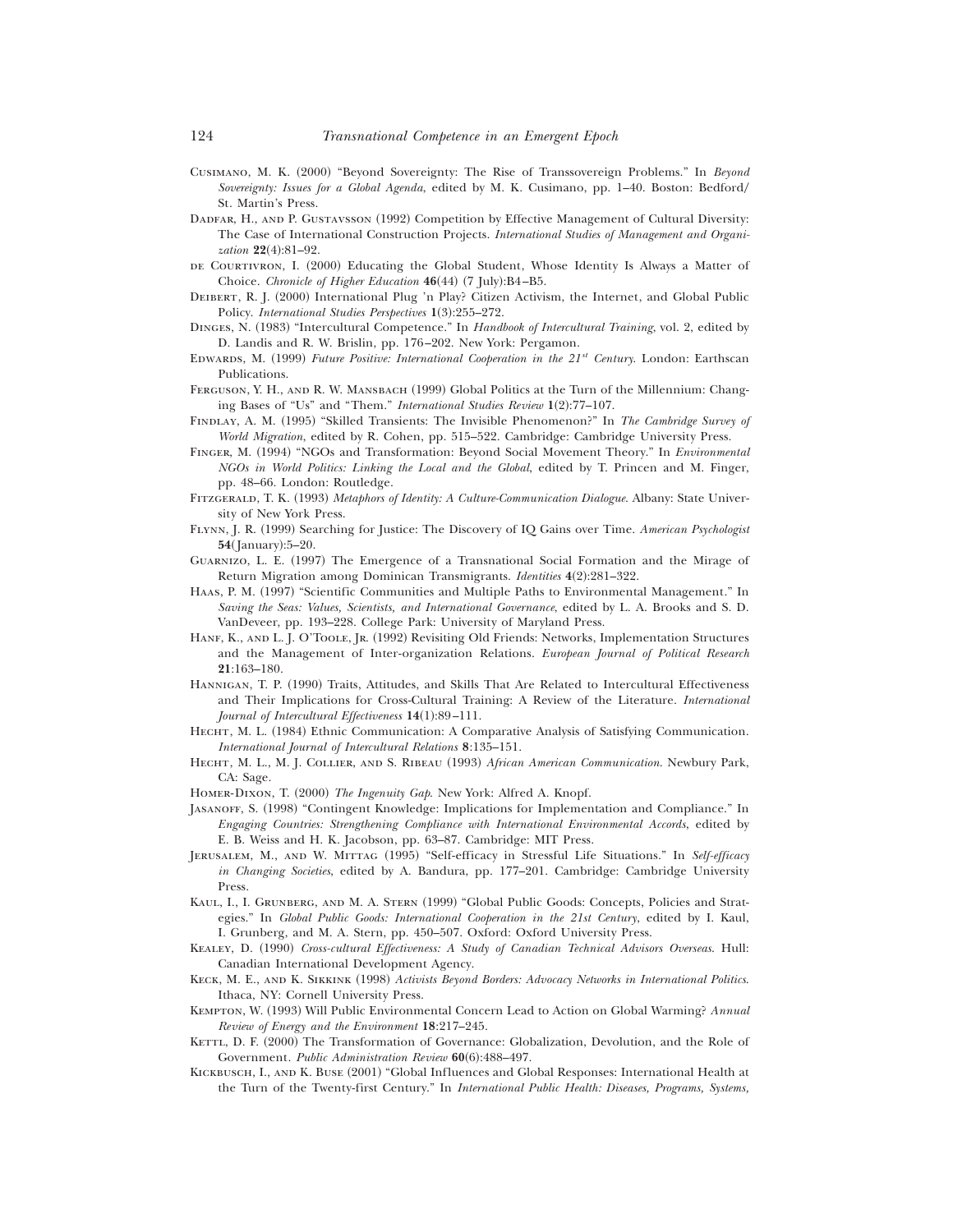*and Policies*, edited by M. H. Merson, R. E. Black, and A. J. Mills, pp. 701–737. Gaithersburg, MD: Aspen Publishers.

- KOEHN, P. H. (1991) *Refugees from Revolution: U.S. Policy and Third-world Migration*. Boulder, CO: Westview Press.
- Коєнн, P. H. (2000) Chinese Americans and U.S.-China Relations in the 21st Century: Applications of Cross-national Competence to Interdependent Resource-consumption Challenges. *Journal of American-East Asia Relations* 9(Spring):1–26.
- Коєнн, P. H. (2001) "Cross-national Competence and U.S.-Asia Interdependence: The Explosion of Trans-Pacific Civil-society Networks." In *Tiger's Roar: Asia's Recovery and Its Impact on the Global Economy*, edited by J. Weiss, pp. 227–235. Armonk, NY: M. E. Sharpe.
- KOEHN, P. H. (forthcoming 2002) "The Role of Cross-nationally Competent Chinese+Americans in Environmental-interdependence Challenges: Potential and Prospects." In *The Expanding Role of Chinese Americans in U.S.-China Relations: Transnational Networks and Trans-Pacific Interactions*, edited by P. H. Koehn and X.-h. Yin. Armonk, NY: M. E. Sharpe.
- KOEHN, P. H., AND P. B. NGAI (2001) "Managing Refugee-assistance Crises in the Twenty-first Century: The Intercultural-communication Factor." In *Handbook of Crisis and Emergency Management*, edited by A. Farazmand, pp. 737–766. New York: Marcel Dekker.
- KOEHN, P. H., AND O. J. B. OJO (1997) "NGOs and GONGOs: Opportunities for Development Management in Africa in the Twenty-first Century." In *Subsaharan Africa in the 1990s: Challenges to Democracy and Development*, edited by R. A. Siddiqui, pp. 109–128. Westport, CT: Praeger.
- Koehn, P. H., and O. J. B. Ojo ~1999! Making Aid Work in Africa in the New Millennium. In *Making Aid Work: Innovative Approaches for Africa at the Turn of the Century*, pp. 1–14. Lanham, MD: University Press of America.
- KOOIMAN, J. (1993) "Governance and Governability: Using Complexity, Dynamics and Diversity." In *Modern Governance: New Government-Society Interactions*, edited by J. Kooiman, pp. 35–48. London: Sage.
- Kovacs, C. (1999) Hungarian University Starts First Migration Medicine Course. *British Medical Journal* **318**(7184):624.
- LAFROMBOISE, T., H. L. COLEMAN, AND J. GERTON (1995) "Psychological Impact of Biculturalism: Evidence and Theory." In *The Culture and Psychology Reader*, edited by N. R. Goldberger and J. B. Veroff, pp. 489–535. New York: New York University Press.
- Lapid, Y. (1996) "Culture's Ship: Returns and Departures in International Relations Theory." In *The Return of Culture and Identity in IR Theory*, edited by Y. Lapid and F. Kratochwil, pp. 3–15. Boulder, CO: Lynne Rienner.
- LeDoux, J. (1996) *The Emotional Brain: The Mysterious Underpinnings of Emotional Life*. New York: Simon and Schuster.
- LIPSCHUTZ, R. D. (1992) Reconstructing World Politics: The Emergence of Global Civil Society. *Millennium: Journal of International Studies*  $21(3):389-420$ .
- LIPSCHUTZ, R. D. (1997) "Networks of Knowledge and Practice: Global Civil Society and Protection of the Global Environment." In *Saving the Seas: Values, Scientists, and International Governance*, edited by L. A. Brooks and S. D. VanDeveer, pp. 427–468. College Park: University of Maryland.
- LUSTIG, M. W., AND J. KOESTER (1996) *Intercultural Competence: Interpersonal Communication across Cultures*, 2nd ed. New York: HarperCollins.
- Madsen, R. ~1995! *China and the American Dream: A Moral Inquiry*. Berkeley: University of California Press.
- MANOLEAS, P. (1994) An Outcome Approach to Assessing the Cultural Competence of MSW Students. Journal of Multicultural Social Work  $3(1):43-57$ .
- MARQUARDT, M. J., AND N. O. BERGER (2000) *Global Leaders for the Twenty-first Century*. Albany: State University of New York Press.
- MATHEWS, J. T (1997) Power Shift. *Foreign Affairs* **76**(1):50–66.
- Maynard, K. A. ~1999! *Healing Communities in Conflict: International Assistance in Complex Emergencies*. New York: Columbia University Press.
- MAYNTZ, R. (1993) "Modernization and the Logic of Interorganization Networks." In *Societal Change Between Market and Organization*, edited by J. Child, M. Crozier, and R. Mayntz, pp. 3–18. Aldershot, England: Avebury.
- MAZRUI, A. A. (1975) "The New Interdependence: From Hierarchy to Symmetry." In *The U.S. and World Development: Agenda for Action 1975*, edited by J. W. Howe, New York: Praeger.
- McDonnell, M. B. (1998) Introducing the Human Capital Initiative. *Items* 52(2/3):30.
- MITCHELL, K. (1997) "Transnational Subjects: Constituting the Cultural Citizen in the Era of Pacific Rim Capital." In *Ungrounded Empires: The Cultural Politics of Modern Chinese Transnationalism*, edited by A. Ong and D. M. Nonini, pp. 228–256. New York: Routledge.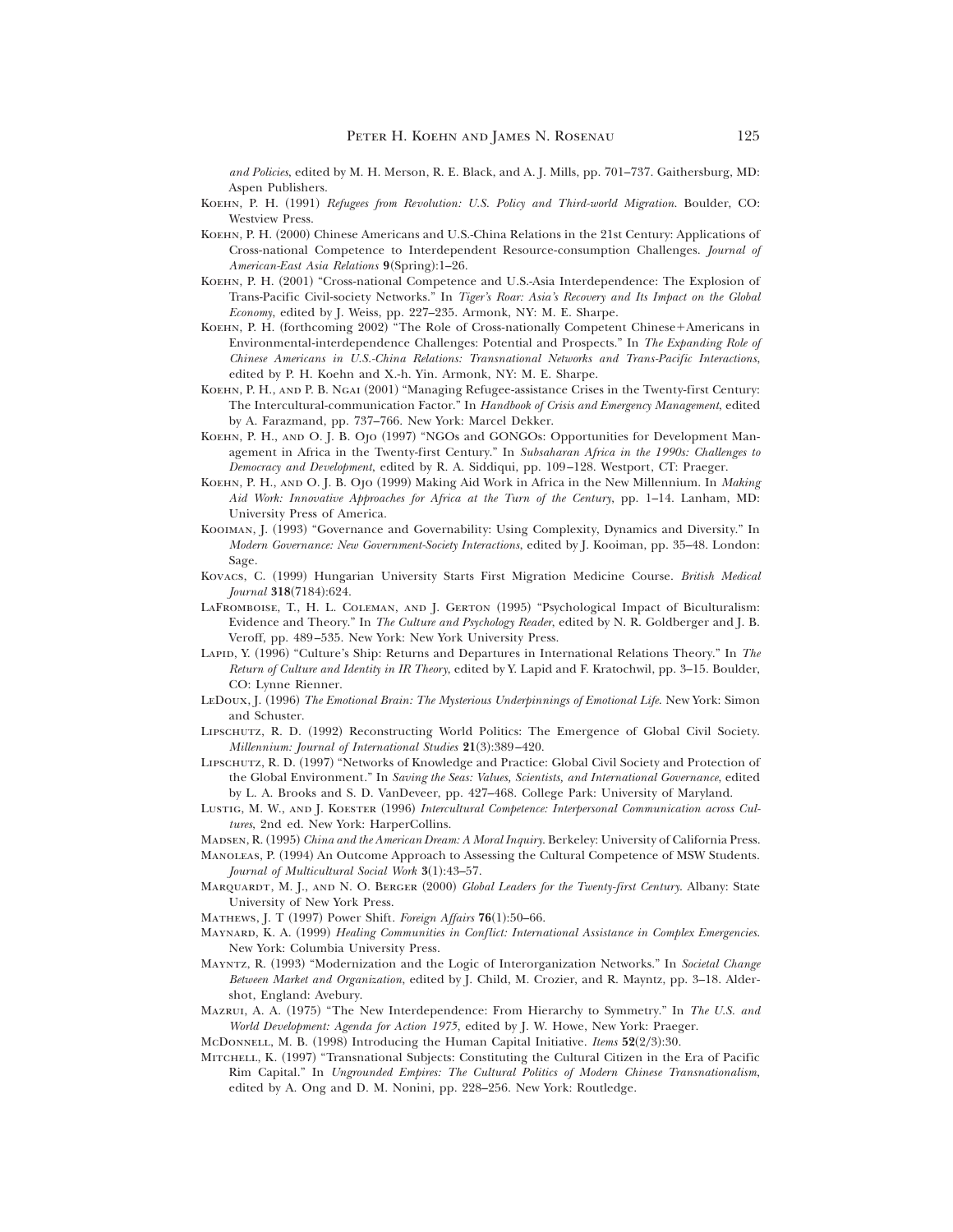- MORAVCSIK, A. (1993) "Introduction: Integrating International and Domestic Theories of International Bargaining." In *Double-Edged Diplomacy: International Bargaining and Domestic Politics*, edited by P. B. Evans, H. K. Jacobson, and R. D. Putnam, pp. 3–42. Berkeley: University of California Press.
- Morrison, A. J. ~2000! Developing a Global Leadership Model. *Human Resource Management* **39** $(2/3):117-131$ .
- MUNDY, K., AND L. MURPHY (2001) Transnational Advocacy, Global Civil Society? Emerging Evidence from the Field of Education. *Comparative Education Review* 45(1):85-126.
- NEISSER, U. (1998) *The Rising Curve: Long-term Gains in IQ and Related Measures*. Washington, DC: American Psychological Association.
- NGAI, P. B. (2001) Nonverbal Communication Behavior in Intercultural Negotiations: Insights and Applications Based on Findings from Ethiopia, Tanzania, Hong Kong, and the China Mainland. *World Communication* 29(4):5–35.
- NGAI, P. B., AND P. H. KOEHN (2001) "Planning for Diversity in the Midst of Adversity: An Interculturalcommunication Training Program for Refugee-assistance Crisis Management." In *Handbook of Crisis and Emergency Management*, edited by A. Farazmand, pp. 23–27. New York: Marcel Dekker.
- OLEBE, M., AND J. KOESTER (1989) Exploring the Cross-cultural Equivalence of the Behavioral Assessment Scale for Intercultural Communication. *International Journal of Intercultural Relations* **13**(3):333-347.
- OPELLO, W. C., JR., AND S. J. ROSOW (1999) The Nation-State and Global Order: A Historical Introduction to *Contemporary Politics*. Boulder, CO: Lynne Rienner.
- OSLAND, J. S. (2000) The Journey Inward: Expatriate Hero Tales and Paradoxes. *Human Resource Management* **39**(2/3):227-238.
- RAMIREZ, M., III (1984) "Assessing and Understanding Biculturalism-Multiculturalism in Mexican-American Adults." In *Chicano Psychology*, 2nd ed., edited by J. L. Martinez, Jr. and R. H. Mendoza. Orlando, FL: Academic Press.
- RAYNOR, B. (1999) Serfs of the Service Economy. *New York Times*, 16 November, p. A31.
- RESNICK, L. B. (1984) *Education and Learning to Think*. Washington, DC: National Academy Press.
- ROSENAU, J. N. (1989) "Subtle Sources of Global Interdependence: Changing Criteria of Evidence, Legitimacy, and Patriotism." In *Interdependence and Conflict in World Politics*, edited by J. N. Rosenau and H. Tromp, pp. 31–47. Aldershot, England: Avebury.
- Rosenau, J. N. ~1990! *Turbulence in World Politics: A Theory of Change and Continuity*. Princeton, NJ: Princeton University Press.
- ROSENAU, J. N. (1993) "Forward" to *Diasporas in World Politics: The Greeks in Comparative Perspective*, edited by D. C. Constas and A. G. Platias, pp. xv–xxi. Athens: Panteion University.
- ROSENAU, J. N. (1995) Governance in the Twenty-first Century. *Global Governance* 1:13-43.
- Rosenau, J. N. ~1997a! *Along the Domestic-foreign Frontier: Exploring Governance in a Turbulent World*. Cambridge: Cambridge University Press.
- ROSENAU, J. N. (1997b) "Enlarged Citizen Skills and Enclosed Coastal Seas." In *Saving the Seas: Values, Scientists, and International Governance*, edited by L. A. Brooks and S. D. VanDeveer, pp. 329–355. College Park: University of Maryland Press.
- ROSENAU, J. N. (1997c) "The Person, the Household, the Community, and the Globe: Notes for a Theory of Multilateralism in a Turbulent World." In *The New Realism: Perspectives on Multilateralism and World Order*, edited by R. W. Cox, pp. 57–80. Tokyo: United Nations University Press.
- ROSENAU, J. N. (1999a) Emergent Spaces, New Places, and Old Faces: Proliferating Identities in a Globalizing World. Paper prepared for the Conference on Globalization and Cultural Security: Migration and Negotiations of Identity, sponsored by the House of World Cultures Berlin and the Toda Institute, Berlin, October.
- ROSENAU, J. N. (1999b) "The Skill Revolution and Restless Publics in Globalized Space." In *Individualism and World Politics*, edited by M. Girard, pp. 44–68. New York: St. Martin's Press.
- Rosenau, J. N. ~forthcoming! *Distant Proximities: Dynamics Beyond Globalization*. Princeton, NJ: Princeton University Press.
- ROSENAU, J. N., AND W. M. FAGEN (1997) A New Dynamism in World Politics: Increasingly Skillful Individuals? *International Studies Quarterly* 41(4):655–686.
- RUBEN, B. D. (1976) Assessing Communication Competency for Intercultural Adaptation. *Group* & *Organization Studies* 1(3):344-354.
- SCHILLER, N. G. (1997) The Situation of Transnational Studies. *Identities* 4(2):155-166.
- SCHILLER, N. G. (1999) "Transmigrants and Nation-States: Something Old and Something New in the U.S. Immigrant Experience." In *The Handbook of International Migration: The American Experience*,